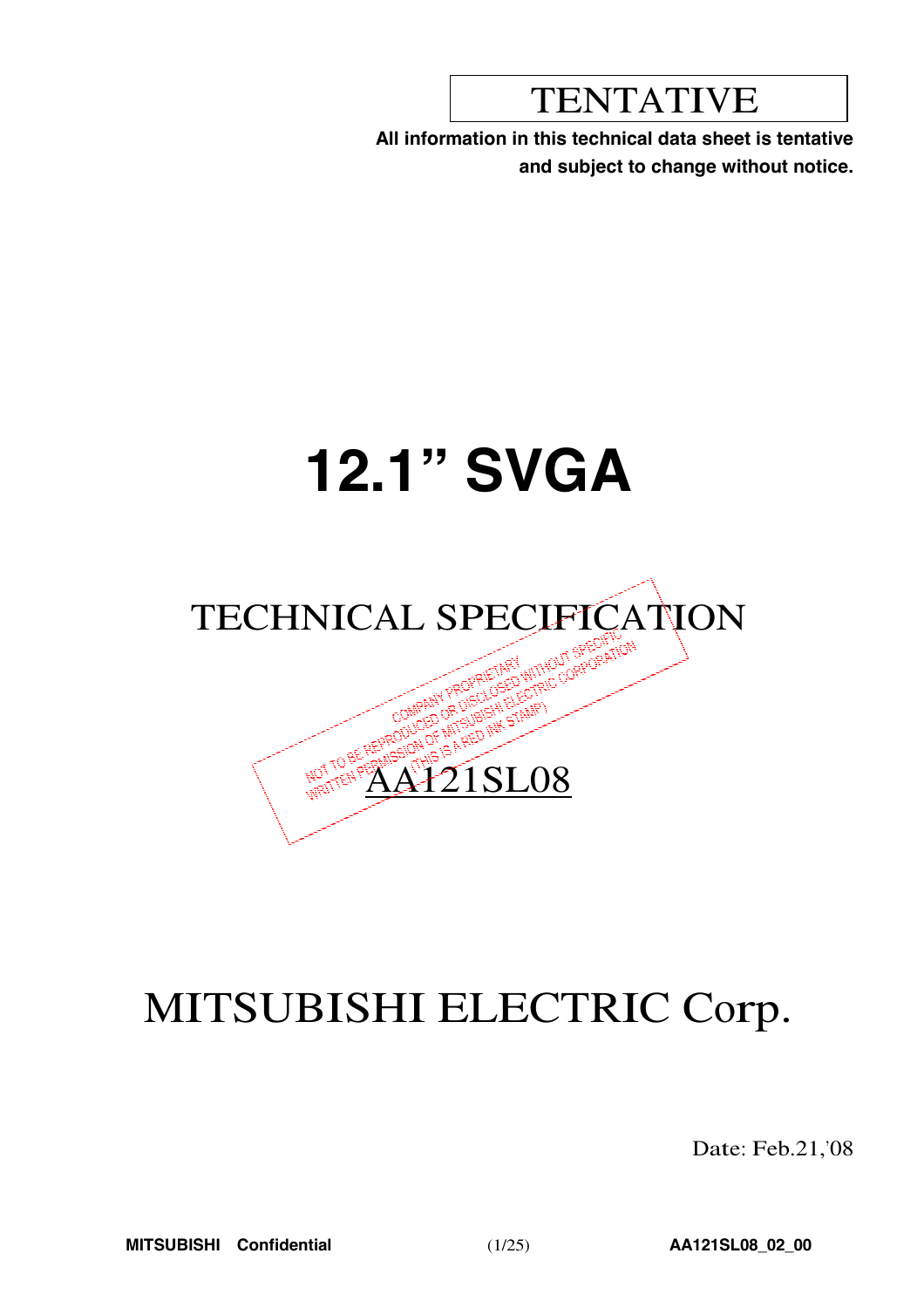# **CONTENTS**

| N <sub>0</sub> . | Item                                    | Page               |
|------------------|-----------------------------------------|--------------------|
|                  | <b>COVER</b>                            | 1                  |
|                  | <b>CONTENTS</b>                         | $\overline{2}$     |
| 1                | <b>APPLICATION</b>                      | 3                  |
| 2                | <b>OVERVIEW</b>                         | $\overline{4}$     |
| 3                | ABSOLUTE MAXIMUM RATINGS                | 5                  |
| 4                | ELECTRICAL CHARACTERISTICS              | 5, 6, 7            |
| 5                | <b>INTERFACE PIN CONNECTION</b>         | 8, 9               |
| 6                | <b>INTERFACE TIMING</b>                 | 10, 11, 12, 13, 14 |
| 7                | <b>BLOCK DIAGRAM</b>                    | 15                 |
| 8                | MECHANICAL SPECIFICATION                | 16, 17             |
| 9                | OPTICAL CHARACTERISTICS                 | 18, 19, 20         |
| 10               | <b>RELIABILITY TEST CONDITION</b>       | 21                 |
| 11               | <b>OTHER FEATURE</b>                    | 22                 |
| 12               | HANDLING PRECAUTIONS FOR TFT-LCD MODULE | 23, 24, 25         |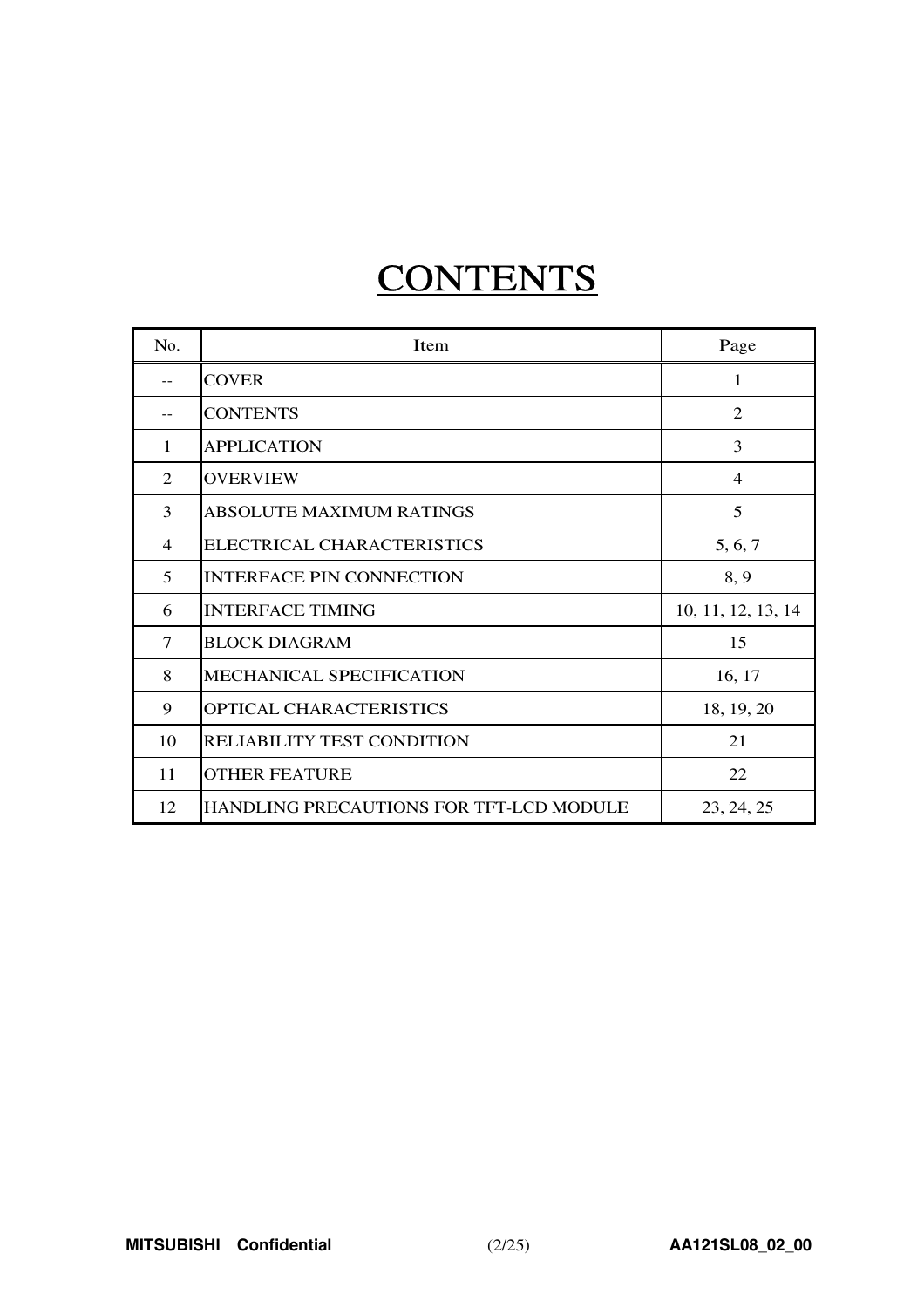# **1. APPLICATION**

This specification applies to color TFT-LCD module, AA121SL08.

These specification papers are the proprietary product of Mitsubishi Electric Corporation ("MITSUBISHI) and include materials protected under copyright of MITSUBISHI. No part of this document may be reproduced in any form or by any means without the express written permission of MITSUBISHI.

MITSUBISHI does not assume any liability for infringement of patents, copyrights or other intellectual property rights of third parties by or arising from use of a product specified in this document. No license, express, implied or otherwise, is granted under any patents, copyrights or other intellectual property rights of MITSUBISHI or of others.

MITSUBISHI classifies the usage of the TFT-LCD module as follows. Please confirm the usage before using the product.

(1) Standard Usage

Computers, office equipment, factory automation equipment, test and measurement equipment, communications, transportation equipment(automobiles, ships, trains, etc.), provided, however, that operation is not influenced by TFT-LCD directly.

(2) Special Usage

Medical equipment, safety equipment, transportation equipment, provided, however, that TFT-LCD is necessary to its operation.

(3) Specific Usage

Cockpit Equipment, military systems, aerospace equipment, nuclear reactor control systems, life support systems and any other equipment. MITSUBISHI should make a contract that stipulate apportionment of responsibilities between MITSUBISHI and our customer.

The product specified in this document is designed for "Standard Usage" unless otherwise specified in this document. If customers intend to use the product for applications other than those specified for "Standard Usage", they should first contact MITSUBISHI sales representative for it's intended use in writing.

MITSUBISHI has been making continuous effort to improve the reliability of its products. Customers should implement sufficient reliability design of their application equipments such as redundant system design, fail-safe functions, anti-failure features.

MITSUBISHI assumes no responsibility for any damage resulting from the use of the product that does not comply with the instructions and the precautions specified in this document.

Please contact and consult a MITSUBISHI sales representative for any questions regarding this product.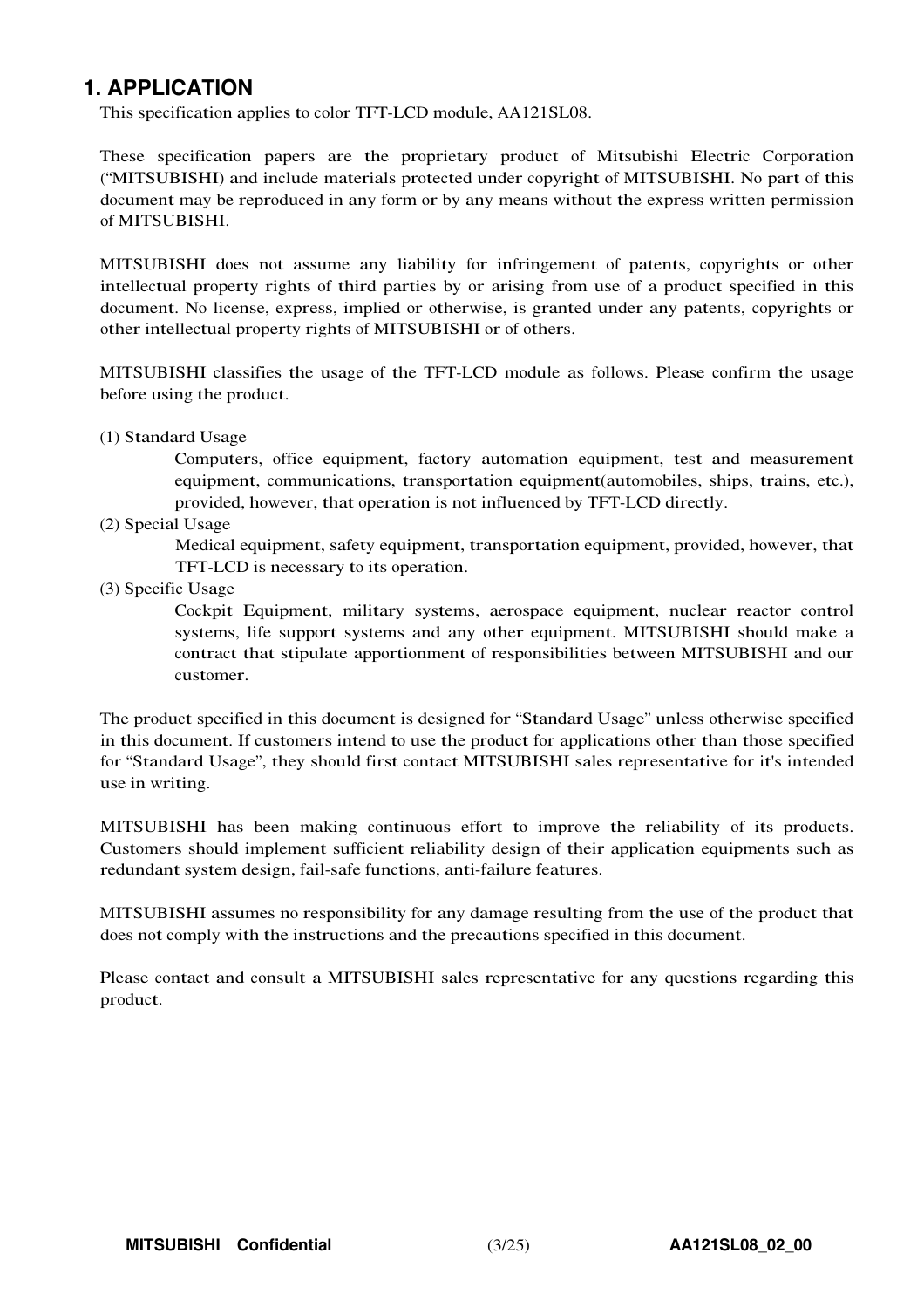# **2. OVERVIEW**

AA121SL08 is 12.1" color TFT-LCD (Thin Film Transistor Liquid Crystal Display) module composed of LCD panel, driver ICs, control circuit, and backlight unit.

By applying 6 bit or 8 bit digital data,  $800 \times 600$ ,  $262$ k-color or 16.7M-color images are displayed on the 12.1" diagonal screen. Input power voltage is 3.3V for LCD driving.

The type of data and control signals are digital and transmitted via LVDS interface per Typ. 40MHz clock cycle.

Inverter for backlight is not included in this module. General specifications are summarized in the following table:

| <b>ITEM</b>                            | <b>SPECIFICATION</b>                                        |
|----------------------------------------|-------------------------------------------------------------|
| Display Area (mm)                      | $246.0(H) \times 184.5(V)$<br>$(12.106$ -inch diagonal)     |
| Number of Dots                         | $800 \times 3$ (H) $\times 600$ (V)                         |
| Pixel Pitch (mm)                       | $0.3075$ (H) $\times$ 0.3075 (V)                            |
| Color Pixel Arrangement                | RGB vertical stripe                                         |
| Display Mode                           | Normally white TN                                           |
| Number of Color                        | $262k(6 \text{ bit/color})$ , 16.7M $(8 \text{ bit/color})$ |
| Luminance $(cd/m2)$                    | 400                                                         |
| Wide Viewing Angle Technology          | <b>Optical Compensation Film</b>                            |
| Viewing Angle ( $CR \ge 10$ )          | $-60-60^{\circ}$ (H) $-75-45^{\circ}$ (V)                   |
| <b>Surface Treatment</b>               | Anti-reflection and hard-coating 2H                         |
| <b>Electrical Interface</b>            | LVDS $(6 \text{ bit/8 bit})$                                |
| Optimum Viewing Angle (Contrast ratio) | 6 o'clock                                                   |
| Module Size (mm)                       | $280.0$ (W) $\times$ 210.0 (H) $\times$ 12.0 (D)            |
| Module Mass $(g)$                      | 720                                                         |
| <b>Backlight Unit</b>                  | CCFL, 2-tubes, edge-light, replaceable                      |

Characteristic value without any note is typical value.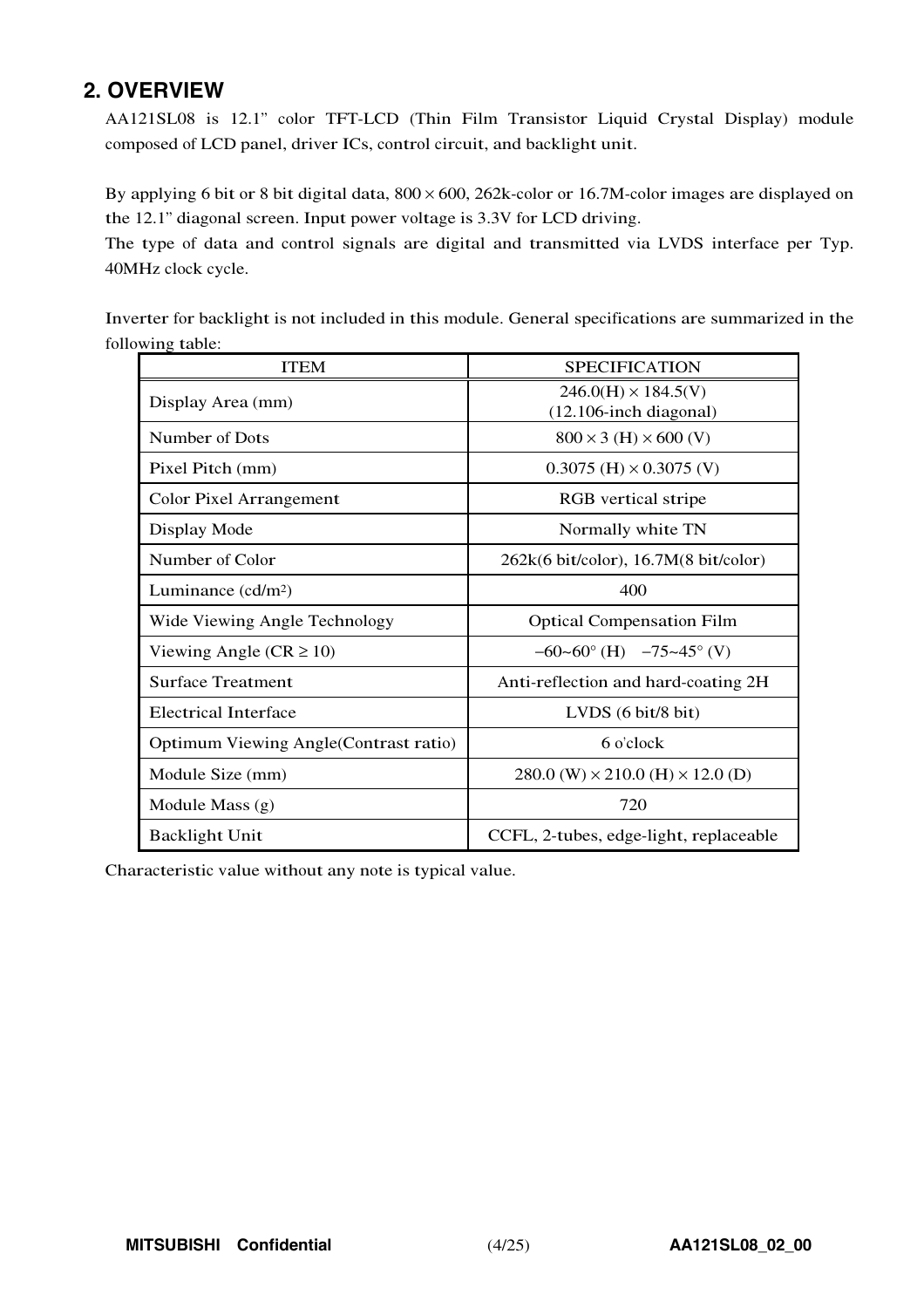# **3. ABSOLUTE MAXIMUM RATINGS**

| <b>ITEM</b>                                         | <b>SYMBOL</b>               | MIN.     | <b>MAX</b> | <b>UNIT</b> |
|-----------------------------------------------------|-----------------------------|----------|------------|-------------|
| Power Supply Voltage for LCD                        | <b>VCC</b>                  | $\Omega$ | 4.0        | V           |
| Logic Input Voltage                                 | VI                          | $-0.3$   | $VCC+0.3$  | V           |
| Lamp Voltage                                        | VL                          | $\Omega$ | 2000       | <b>Vrms</b> |
| Lamp Current                                        | IL                          | $\Omega$ | 18         | mArms       |
| Lamp Frequency                                      | FL                          |          | 100        | kHz         |
| Note $1,2)$<br><b>Operation Temperature (Panel)</b> | $\Gamma_{\text{op(Panel)}}$ | $-20$    | 70         | $^{\circ}C$ |
| Note $2)$<br><b>Operation Temperature (Ambient)</b> | Top(Ambient)                | $-20$    | 70         | $^{\circ}C$ |
| Note $2)$<br><b>Storage Temperature</b>             | $T_{\text{stg}}$            | $-20$    | 80         | $^{\circ}C$ |

[Note]

1) Measured at the center of active area and at the center of panel back surface

2) Top, Tstg  $\leq 40^{\circ}$ C : 90%RH max. without condensation

<sup>T</sup>op,Tstg <sup>&</sup>gt; <sup>40</sup>°<sup>C</sup> : Absolute humidity shall be less than the value of <sup>90</sup>%RH at <sup>40</sup>°<sup>C</sup> without condensation.

# **4. ELECTRICAL CHARACTERISTICS**

(1) TFT-LCD

Ambient temperature: Ta <sup>=</sup> 25℃

| <b>ITEM</b>                     |            | <b>SYMBOL</b> | MIN. | TYP. | MAX.    | <b>UNIT</b>   | Remarks  |
|---------------------------------|------------|---------------|------|------|---------|---------------|----------|
| Power Supply Voltages for LCD   | <b>VCC</b> | 3.0           | 3.3  | 3.6  |         | $*1)$         |          |
| Power Supply Currents for LCD   | <b>ICC</b> | --            | 300  | 450  | mA      | $*2)$         |          |
| Permissive Input Ripple Voltage | VRP        |               |      | 100  | $mVp-p$ | $VCC = +3.3V$ |          |
|                                 | High       | <b>VIH</b>    | 2.4  |      | VCC     | V             | MODE, SC |
| Logic Input Voltage             | Low        | VIL           | 0    | --   | 0.8     |               | MODE, SC |

\*1) Power and signals sequence:

| t1 $\leq$ 10 ms        | 200 ms $\leq$ t4          |
|------------------------|---------------------------|
| $0 < t2 \le 50$ ms     | $200 \text{ ms} \leq t.5$ |
| $0 < t$ 3 $\leq 50$ ms | $0 \leq t$                |



**MITSUBISHI Confidential** (5/25) **AA121SL08\_02\_00**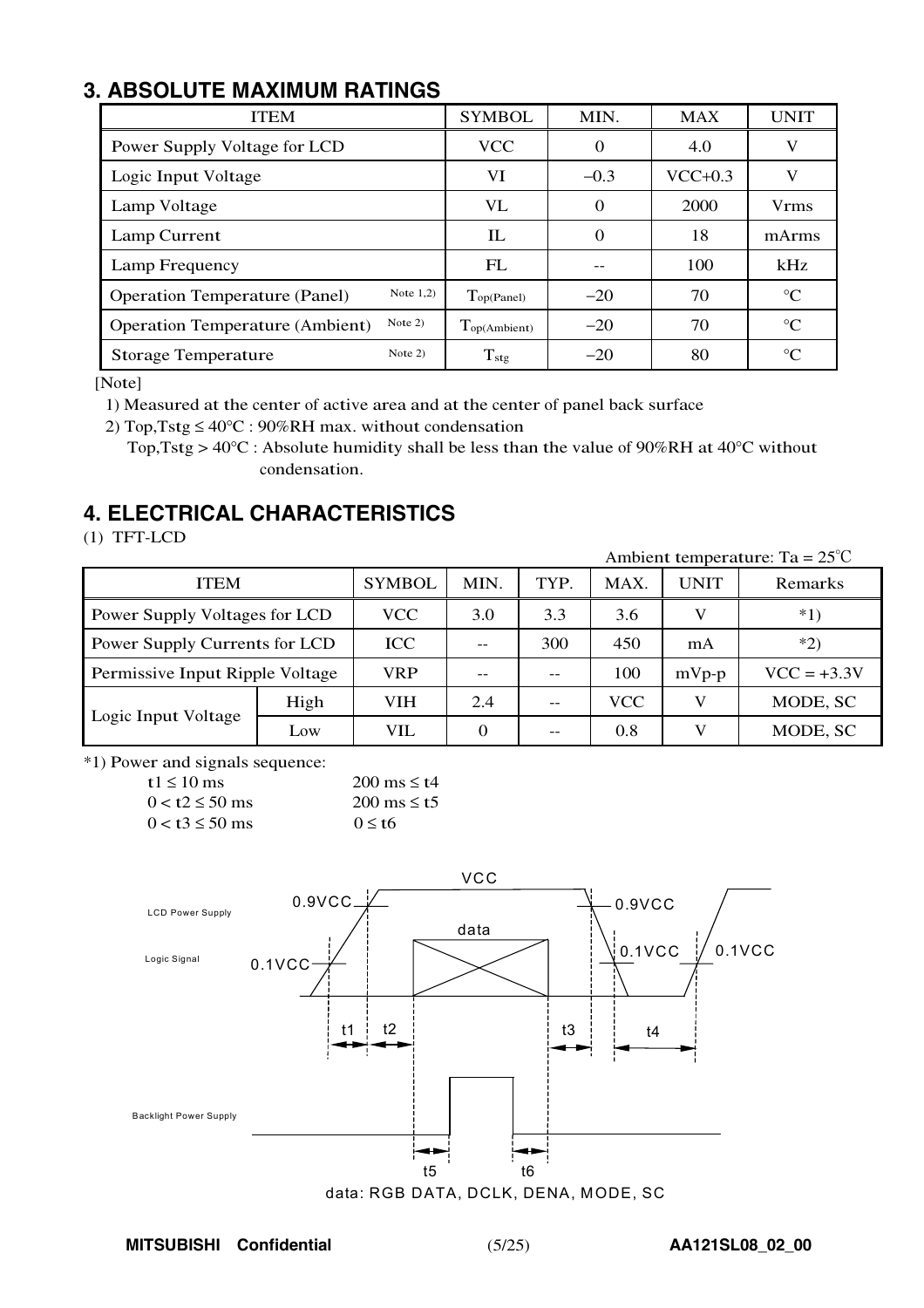VCC-dip conditions:

- 1) When  $2.6 \text{ V} \leq \text{VCC} < 3.0 \text{ V}$ , td  $\leq 10 \text{ ms}$
- 2) When  $VCC < 2.6$  V

VCC-dip conditions should also follow the power and signals sequence.



\*2) VCC = +3.3 V,  $f_H$ =37.9 kHz,  $f_V$ =60 Hz,  $f_{CLK}$ = 40 MHz Display image of typical is 256-gray-bar pattern (8 bit), 600 line mode.

#### $*3$ ) Fuse

| Parameter | Fuse Type Name    | Supplier                  | Remark |
|-----------|-------------------|---------------------------|--------|
| VCC       | <b>FCC16162AB</b> | Kamaya Electric Co., Ltd. |        |

\*) The power supply capacity should be designed to be more than the fusing current.

(2) Backlight

 $Ta = 25^{\circ}C$ 

| <b>ITEM</b>                  | <b>SYMBOL</b>                     | MIN.   | TYP. | MAX.  | <b>UNIT</b> | Remarks                                             |
|------------------------------|-----------------------------------|--------|------|-------|-------------|-----------------------------------------------------|
| Lamp Voltage                 | VL                                |        | 540  | $- -$ | <b>Vrms</b> | $IL = 12.0$ mArms                                   |
| Lamp Current                 | $\mathop{\mathrm{I\!L}}\nolimits$ | 6.0    | 12.0 | 14.0  | mArms       | $*2, *6)$                                           |
| Lamp Frequency               | FL                                | 30     | --   | 70    | kHz         | $*3)$                                               |
|                              |                                   | 1000   |      | --    |             | $Ta = 25^{\circ}C$                                  |
| <b>Starting Lamp Voltage</b> | VS                                | 1200   | --   | $- -$ | <b>Vrms</b> | $Ta = 0^{\circ}C$                                   |
|                              |                                   | 1290   |      |       |             | $Ta = -20$ °C                                       |
| Lamp Life Time               | LT                                | 50,000 | --   | --    | h           | $*4$ , *5) IL = 12.0 mArms,<br>Continuous operation |

[Note]

\*1) Please use synchronous inverter.

\*2) Lamp Current measurement method (The current meter is inserted in low voltage line.)



- \*3) Lamp frequency of inverter may produce interference with horizontal synchronous frequency, and this may cause horizontal beat on the display. Therefore, please adjust lamp frequency, and keep inverter as far from module as possible or use electronic shielding between inverter and module to avoid the interference.
- \*4) Lamp life time is defined as the time either when the brightness becomes 50% of the initial value, or when the starting lamp voltage does not meet the value specified in this table.

MITSUBISHI Confidential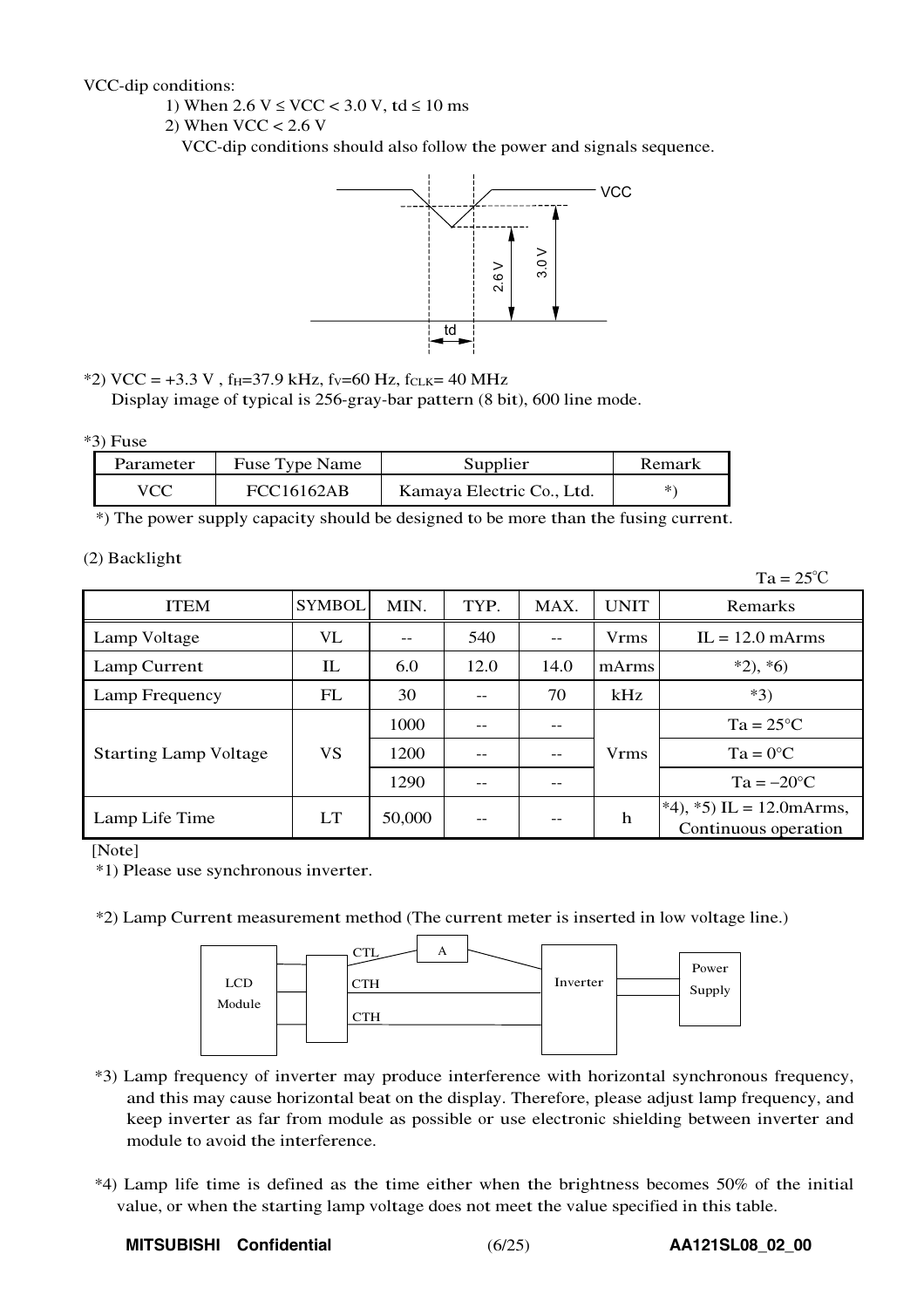- \*5) The life time of the backlight depends on the ambient temperature. The life time will decrease under low/high temperature.
- \*6) Please use the inverter which has symmetrical current wave form as follows,

The degree of unbalance: less than 10%

The ratio of wave height: less than  $\sqrt{2} \pm 10\%$ 



CURRENT WAVE FORM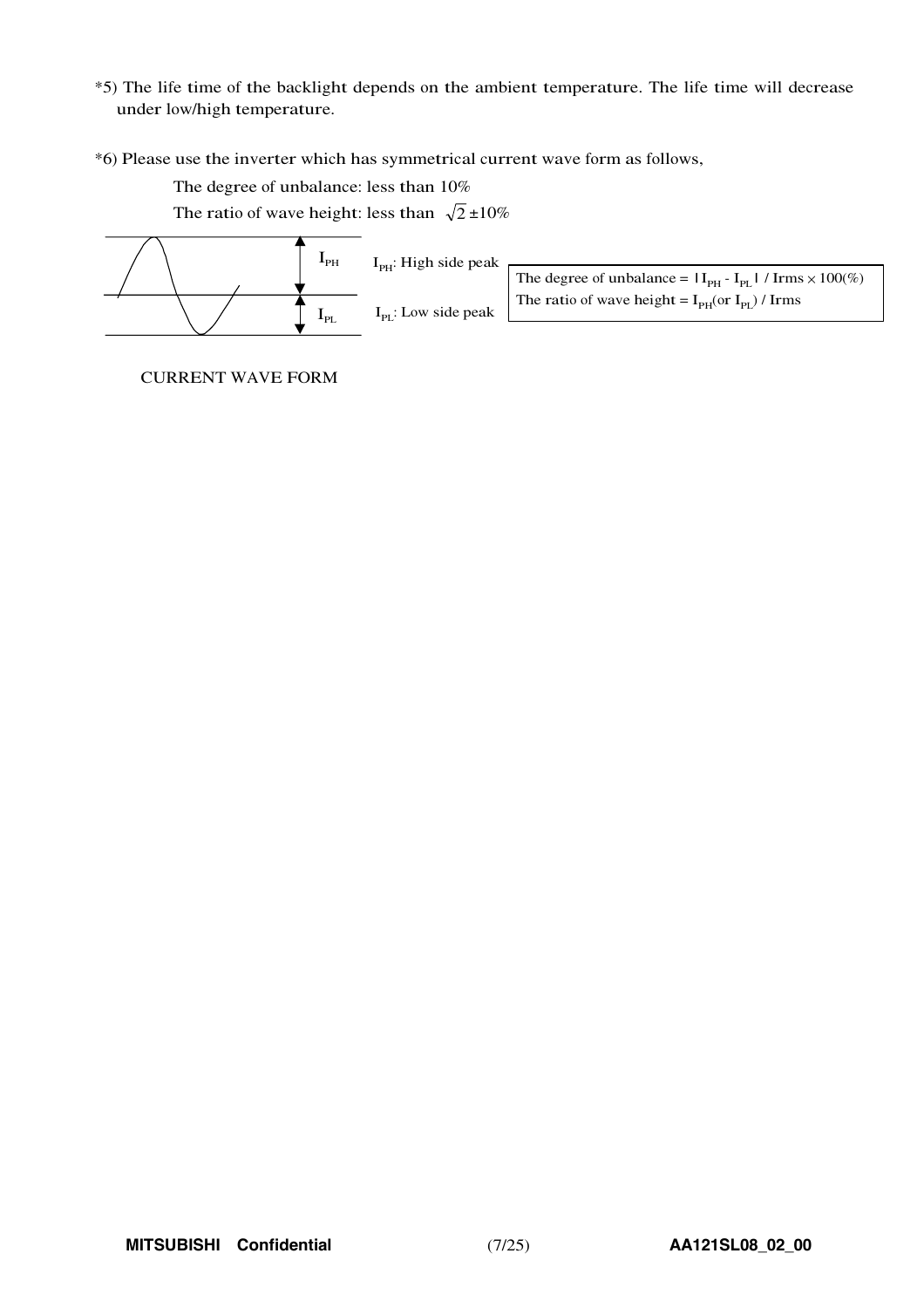# **5. INTERFACE PIN CONNECTION**

(1) CN 1(Interface Signal)

### Used connector: FI-SEB20P-HFE (JAE)

#### Corresponding connector: FI-S20S[for discrete Wire], FI-SE20ME[for FPC] (JAE)

| Pin                      |             |                                                                                                                      | Function(ISP 6 bit compatibility mode)                                                                               | Function(ISP 8 bit                                                                                                   |  |  |  |  |
|--------------------------|-------------|----------------------------------------------------------------------------------------------------------------------|----------------------------------------------------------------------------------------------------------------------|----------------------------------------------------------------------------------------------------------------------|--|--|--|--|
| No.                      | Symbol      | 6 bit input                                                                                                          | 8 bit input                                                                                                          | compatibility mode)                                                                                                  |  |  |  |  |
| 1                        | <b>VCC</b>  |                                                                                                                      | +3.3 V Power supply                                                                                                  | $\leftarrow$                                                                                                         |  |  |  |  |
| $\overline{2}$           | <b>VCC</b>  |                                                                                                                      | +3.3 V Power supply                                                                                                  | $\leftarrow$                                                                                                         |  |  |  |  |
| 3                        | <b>GND</b>  |                                                                                                                      | <b>GND</b>                                                                                                           | $\leftarrow$                                                                                                         |  |  |  |  |
| $\overline{\mathcal{L}}$ | <b>GND</b>  |                                                                                                                      | <b>GND</b>                                                                                                           | $\leftarrow$                                                                                                         |  |  |  |  |
| 5                        | Link $0-$   | R <sub>0</sub> , R <sub>1</sub> , R <sub>2</sub> , R <sub>3</sub> , R <sub>4</sub> , R <sub>5</sub> , G <sub>0</sub> | R <sub>2</sub> , R <sub>3</sub> , R <sub>4</sub> , R <sub>5</sub> , R <sub>6</sub> , R <sub>7</sub> , G <sub>2</sub> | R <sub>0</sub> , R <sub>1</sub> , R <sub>2</sub> , R <sub>3</sub> , R <sub>4</sub> , R <sub>5</sub> , G <sub>0</sub> |  |  |  |  |
| 6                        | $Link 0+$   | R0, R1, R2, R3, R4, R5, G0                                                                                           | R <sub>2</sub> , R <sub>3</sub> , R <sub>4</sub> , R <sub>5</sub> , R <sub>6</sub> , R <sub>7</sub> , G <sub>2</sub> | R0, R1, R2, R3, R4, R5, G0                                                                                           |  |  |  |  |
| 7                        | <b>GND</b>  |                                                                                                                      | <b>GND</b>                                                                                                           | $\leftarrow$                                                                                                         |  |  |  |  |
| 8                        | Link $1-$   | G1, G2, G3, G4, G5, B0, B1                                                                                           | G3, G4, G5, G6, G7, B2, B3                                                                                           | G1, G2, G3, G4, G5, B0, B1                                                                                           |  |  |  |  |
| 9                        | $Link 1+$   | G1, G2, G3, G4, G5, B0, B1                                                                                           | G3, G4, G5, G6, G7, B2, B3                                                                                           | G1, G2, G3, G4, G5, B0, B1                                                                                           |  |  |  |  |
| 10                       | <b>GND</b>  |                                                                                                                      | <b>GND</b>                                                                                                           | $\leftarrow$                                                                                                         |  |  |  |  |
| 11                       | Link $2-$   | B2, B3, B4, B5, DENA                                                                                                 | B4, B5, B6, B7, DENA                                                                                                 | B2, B3, B4, B5, DENA                                                                                                 |  |  |  |  |
| 12                       | $Link 2+$   | B2, B3, B4, B5, DENA                                                                                                 | B4, B5, B6, B7, DENA                                                                                                 | B2, B3, B4, B5, DENA                                                                                                 |  |  |  |  |
| 13                       | <b>GND</b>  |                                                                                                                      | <b>GND</b>                                                                                                           | $\leftarrow$                                                                                                         |  |  |  |  |
| 14                       | CLKIN-      |                                                                                                                      | $Clock -$                                                                                                            | $\leftarrow$                                                                                                         |  |  |  |  |
| 15                       | CLKIN+      |                                                                                                                      | $Clock +$                                                                                                            | $\leftarrow$                                                                                                         |  |  |  |  |
| 16                       | <b>GND</b>  |                                                                                                                      | <b>GND</b>                                                                                                           | $\leftarrow$                                                                                                         |  |  |  |  |
| 17                       | $Link3-$    | See: $*2)$                                                                                                           | R0, R1, G0, G1, B0, B1                                                                                               | R6, R7, G6, G7, B6, B7                                                                                               |  |  |  |  |
| 18                       | $Link3+$    | See: $*2)$                                                                                                           | R0, R1, G0, G1, B0, B1                                                                                               | R6, R7, G6, G7, B6, B7                                                                                               |  |  |  |  |
| 19                       | <b>MODE</b> | Low=ISP 6 bit compatibility mode                                                                                     | High=ISP<br>8 bit compatibility mode                                                                                 |                                                                                                                      |  |  |  |  |
| 20                       | <b>SC</b>   |                                                                                                                      | Scan direction control. (Low: Normal, High: Reverse)                                                                 | $\leftarrow$                                                                                                         |  |  |  |  |

\*1) Metal frame is connected to signal GND.

\*2) Recommended wiring of Pin 17,18 (6 bit input)



(2) CN 2(Backlight)

Backlight-side connector: BHR-04VS-1 (JST)

Inverter-side connector: SM04(4.0)B-BHS(LF)(SN) (JST)

| Pin No. | Symbol     | <b>Function</b>           |
|---------|------------|---------------------------|
| 1. 2    | <b>CTH</b> | VBLH (High voltage)       |
|         |            | <b>VBLL</b> (Low voltage) |

[Note]VBLH - VBLL <sup>=</sup> V<sup>L</sup>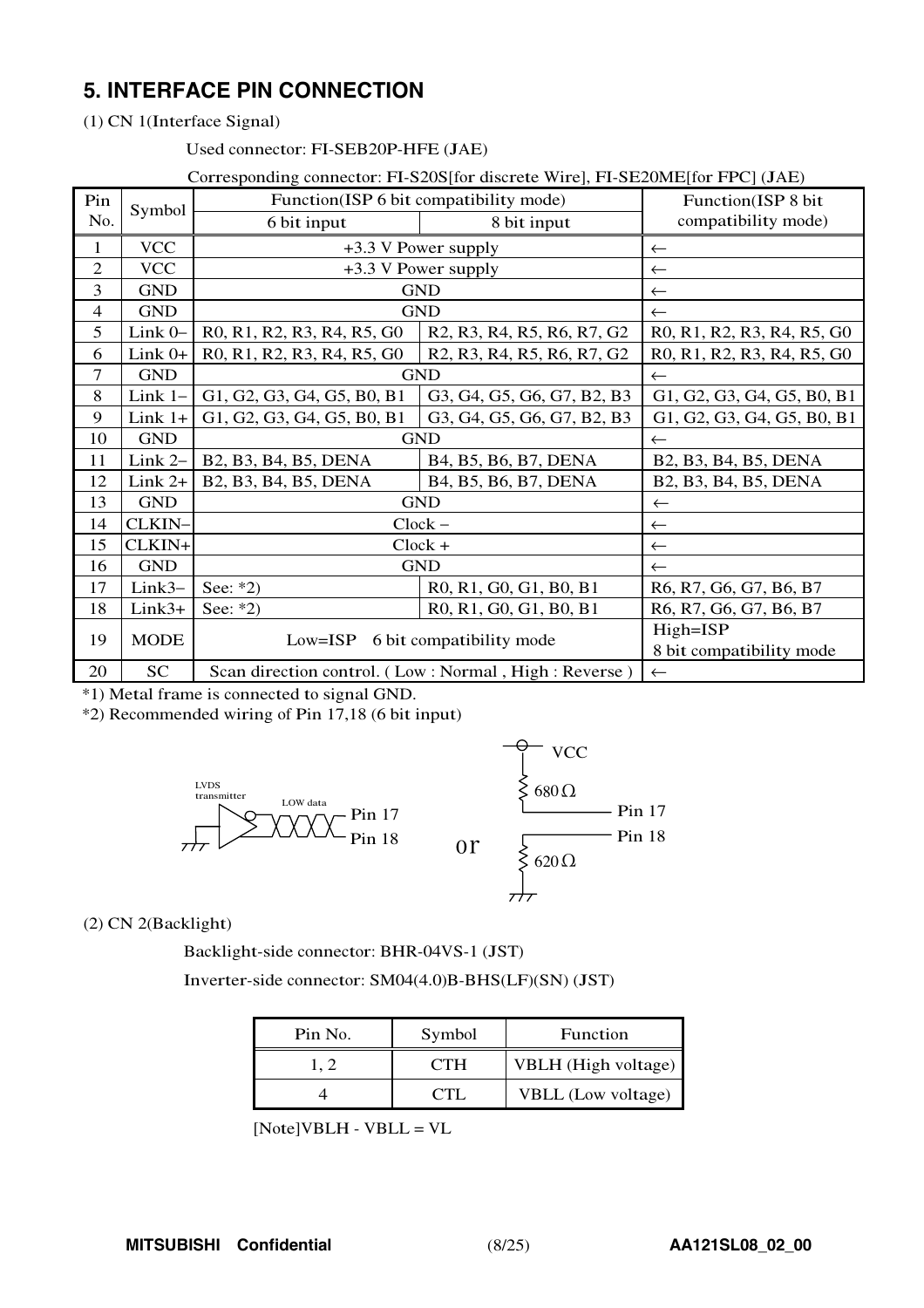#### (3) ISP data mapping

a. ISP 6 bit compatibility mode(6 bit input)



#### b. ISP 6 bit compatibility mode(8 bit input)



c. ISP 8 bit compatibility mode

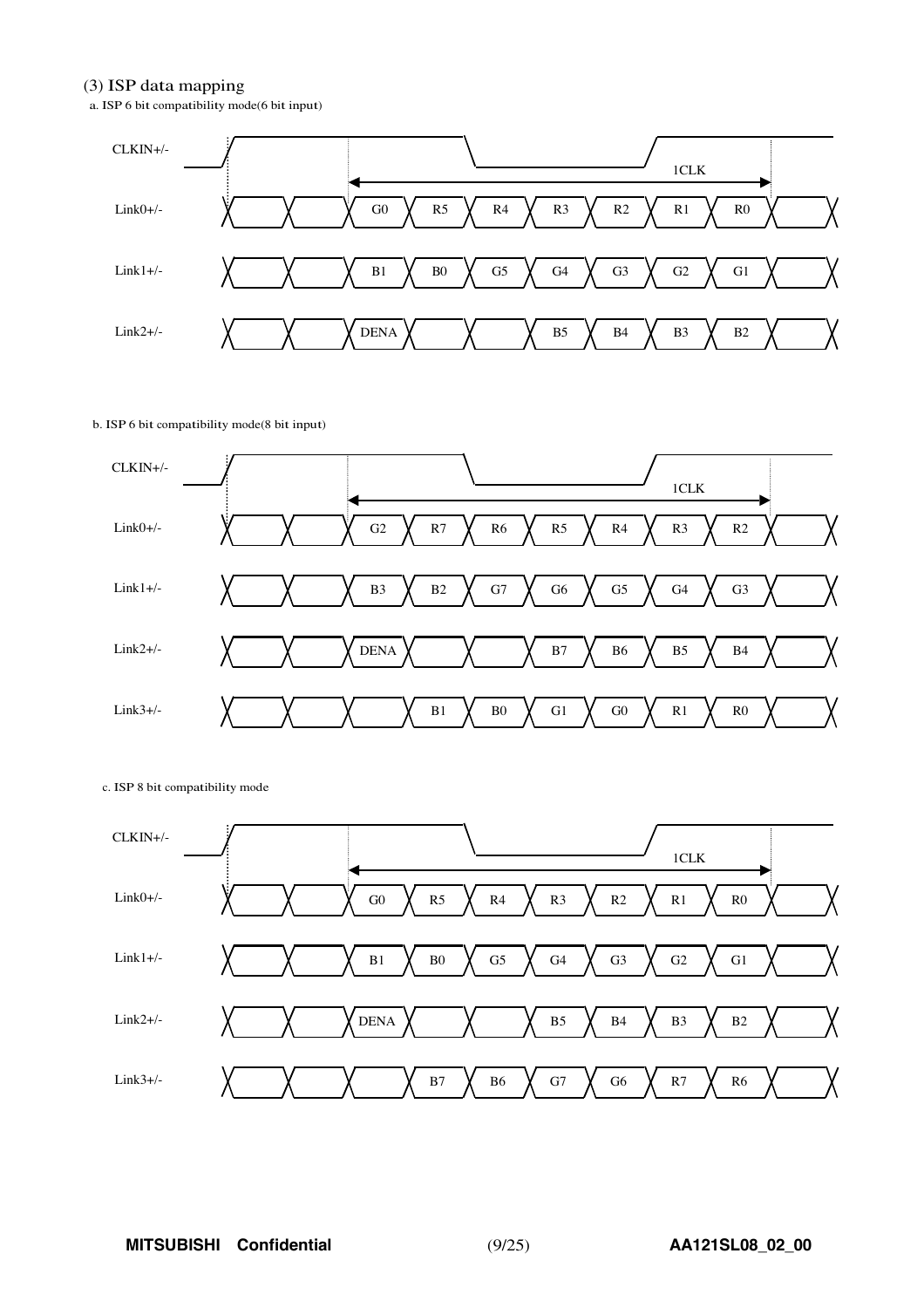# **6. INTERFACE TIMING**

LVDS transmitter input signal

|  |  | (1) Timing Specifications |
|--|--|---------------------------|
|--|--|---------------------------|

| <b>ITEM</b> |            |                      | <b>SYMBOL</b>          | <b>MIN</b> | <b>TYP</b> | <b>MAX</b> | <b>UNIT</b>  |
|-------------|------------|----------------------|------------------------|------------|------------|------------|--------------|
| <b>DCLK</b> | Frequency  |                      | fclk                   | 35         | 40         | 42         | <b>MHz</b>   |
|             | Period     |                      | <b>t</b> CLK           | 23.8       | 25         | 28.6       | ns           |
|             |            | <b>Active Time</b>   | <b>t</b> <sub>HA</sub> | 800        | 800        | 800        | <b>t</b> CLK |
|             | Horizontal | <b>Blanking Time</b> | $t_{HB}$               | 20         | 256        | --         | tclk         |
|             |            | Frequency            | fн                     | 35.2       | 37.9       | 39.2       | kHz          |
| <b>DENA</b> |            | Period               | th                     | 25.5       | 26.4       | 28.4       | $\mu s$      |
|             |            | <b>Active Time</b>   | t <sub>VA</sub>        | 600        | 600        | 600        | th           |
|             | Vertical   | <b>Blanking Time</b> | $t_{VB}$               | 3          | 28         | --         | th           |
|             |            | Frequency            | $f_V$                  | 55         | 60         | 64.2       | Hz           |
|             |            | Period               | $t_{V}$                | 15.6       | 16.7       | 18.2       | ms           |

[Note]

1) DENA (Data Enable) should always be positive polarity as shown in the timing specification.

2) DCLK should appear during all invalid period.

3) LVDS timing follows the timing specifications of LVDS receiver IC: THC63LVDF84B(Thine).

4) In case of blanking time fluctuation, please satisfy following condition.

 $t$ <sub>VBn</sub> >  $t$ <sub>VBn-1</sub> - 3( $t$ <sub>H</sub>)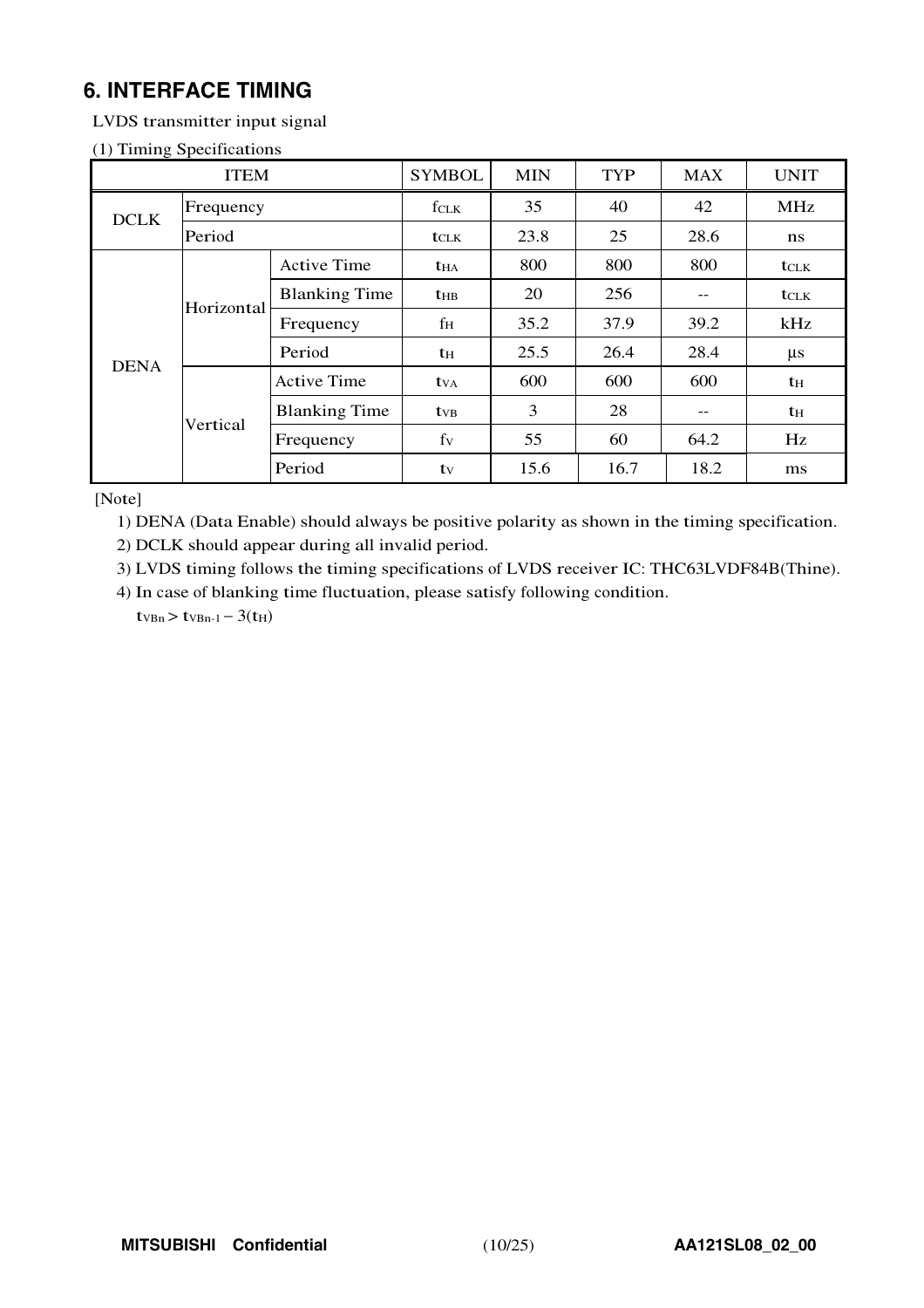a. Horizontal Timing Chart



b. Vertical Timing Chart

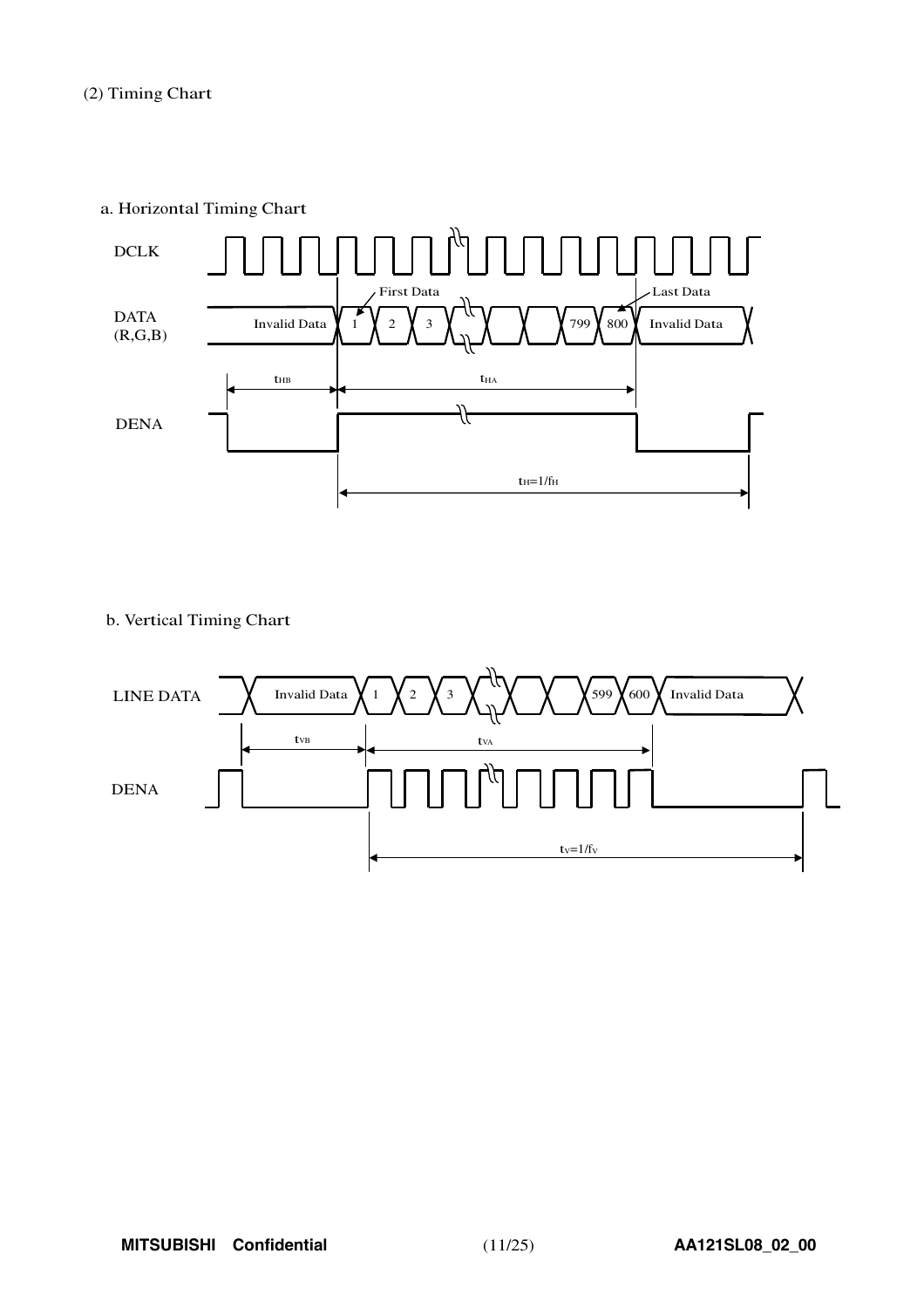# (3) Color Data Assignment

### a. 6 bit input

|                   |                |                |                  |                          |                      |                                     |                     |                  | <b>INPUT DATA</b> |                        |                  |                                        |                 |                  |                     |                                     |                     |                                                        |                  |
|-------------------|----------------|----------------|------------------|--------------------------|----------------------|-------------------------------------|---------------------|------------------|-------------------|------------------------|------------------|----------------------------------------|-----------------|------------------|---------------------|-------------------------------------|---------------------|--------------------------------------------------------|------------------|
|                   |                |                |                  | R DATA                   |                      |                                     |                     |                  |                   | <b>G DATA</b>          |                  |                                        |                 |                  |                     | <b>B DATA</b>                       |                     |                                                        |                  |
| <b>COLOR</b>      |                |                |                  |                          |                      | R5   R4   R3   R2   R1   R0         |                     |                  |                   |                        |                  | $G5$ $G4$ $G3$ $G2$ $G1$ $G0$          |                 |                  |                     |                                     |                     | $B5 \nvert B4 \nvert B3 \nvert B2 \nvert B1 \nvert B0$ |                  |
|                   |                |                |                  |                          |                      |                                     | L <sub>SB</sub>     | MSB              |                   |                        |                  |                                        |                 | LSB MSB          |                     |                                     |                     |                                                        | LSB <sup>1</sup> |
|                   | <b>BLACK</b>   | $0 \mid 0$     |                  | 0                        | $\boldsymbol{0}$     | $\boldsymbol{0}$                    | $\overline{0}$      | $\overline{0}$   | $\overline{0}$    | $\boldsymbol{0}$       | $\boldsymbol{0}$ | $\overline{0}$                         | $\overline{0}$  | $\boldsymbol{0}$ | $\boldsymbol{0}$    | $\theta$                            | $\overline{0}$      | $\overline{0}$                                         | $\pm 0$          |
|                   | RED(63)        | $\mathbf{1}$   | -1               | - 1                      | 1                    | -1                                  | $\overline{1}$      | $\overline{0}$   | $\boldsymbol{0}$  | L<br>$\boldsymbol{0}$  | $\boldsymbol{0}$ | $\boldsymbol{0}$                       | $\overline{0}$  | $\mathbf{0}$     | $\boldsymbol{0}$    | $\mathbf{0}$                        | $\overline{0}$      | $\overline{0}$                                         | $\pm 0$          |
|                   | GREEN(63)      | $\Omega$       | $\boldsymbol{0}$ | $\boldsymbol{0}$         | $\boldsymbol{0}$     | $\boldsymbol{0}$                    | $\boldsymbol{0}$    | $\mathbf{1}$     | $\mathbf{1}$      | $\frac{1}{2}$          | $\mathbf{1}$     | ÷<br>$\overline{1}$                    | $\overline{1}$  | $\overline{0}$   | $\boldsymbol{0}$    | $\boldsymbol{0}$                    | $\boldsymbol{0}$    | $0 \nvert 0$                                           |                  |
| <b>BASIC</b>      | BLUE(63)       | $\Omega$       | $\boldsymbol{0}$ | $\boldsymbol{0}$         | $\boldsymbol{0}$     | $\boldsymbol{0}$<br>÷               | $\overline{0}$      | $0$ :            | $\boldsymbol{0}$  | L<br>$\overline{0}$    | $\boldsymbol{0}$ | $\overline{0}$                         | $\frac{1}{2}$ 0 | $\mathbf{1}$     | $\mathbf{1}$        | $\mathbf{1}$                        | $\overline{1}$      | -1                                                     | $\pm 1$          |
| <b>COLOR CYAN</b> |                | $\Omega$       | $\boldsymbol{0}$ | $\boldsymbol{0}$         | $\boldsymbol{0}$     | $\boldsymbol{0}$                    | $\overline{0}$<br>÷ | 1                | $\mathbf{1}$      | $\frac{1}{2}$          | $\mathbf{1}$     | $\overline{1}$                         | $\mathbf{1}$    | $\mathbf{1}$     | $\overline{1}$      | -1                                  | $\overline{1}$      | -1                                                     | - 1              |
|                   | <b>MAGENTA</b> | $\mathbf{1}$   | -1               | $\overline{1}$           | $\overline{1}$       | $\mathbf{1}$                        | $\pm$ 1             | $\overline{0}$   | $\boldsymbol{0}$  | $\frac{1}{2}$ 0        | $\boldsymbol{0}$ | $\overline{0}$                         | $\overline{0}$  | $\mathbf{1}$     | $\mathbf{1}$        | $\overline{1}$                      | ÷<br>$\overline{1}$ | -1                                                     | $\pm 1$          |
|                   | <b>YELLOW</b>  |                |                  | $1 \mid 1 \mid 1 \mid 1$ |                      | $1 \mid 1$                          |                     | $1 \;$           | $1 \nmid 1$       |                        | ŧ                | $1 \mid 1$                             | $\frac{1}{2}$   | $\mathbf{0}$     | $\overline{0}$<br>÷ | $\overline{0}$<br>÷                 | $\mathbf{0}$        | $0 \nvert 0$                                           |                  |
|                   | <b>WHITE</b>   |                | $1 \pm 1 \pm$    | -1                       | $\pm$ 1              | $\overline{1}$                      | $\pm$ 1             |                  | $1 \mid 1 \mid 1$ |                        | $1 \cdot 1$      |                                        | $\pm 1$         |                  | $1 \pm 1 \pm$       | $\mathbf{1}$                        | $\pm 1 \pm 1$       |                                                        | $\pm$ 1          |
|                   | RED(1)         | $\Omega$       | $\mathbf{0}$     | $\boldsymbol{0}$         | $\boldsymbol{0}$     | $\boldsymbol{0}$                    | -1                  | $\boldsymbol{0}$ | $\boldsymbol{0}$  | $\boldsymbol{0}$       | $\boldsymbol{0}$ | $\mathbf{0}$                           | $\overline{0}$  | $\overline{0}$   | $\mathbf{0}$        | $\boldsymbol{0}$                    | $\boldsymbol{0}$    | $\boldsymbol{0}$                                       | $\mathbf{0}$     |
|                   | RED(2)         | $\Omega$       | $\mathbf{0}$     | $\mathbf{0}$             | $\mathbf{0}$         | $\mathbf{1}$                        | $\overline{0}$      | $\mathbf{0}$     | $\mathbf{0}$      | $\boldsymbol{0}$<br>I. | $\mathbf{0}$     | $\overline{0}$                         | $\overline{0}$  | $\theta$         | $\mathbf{0}$        | $\mathbf{0}$                        | $\overline{0}$      | $\overline{0}$                                         | $\bf{0}$         |
| <b>RED</b>        |                |                |                  |                          |                      |                                     |                     |                  |                   |                        |                  |                                        |                 |                  |                     |                                     |                     |                                                        |                  |
|                   |                |                |                  |                          |                      |                                     |                     |                  |                   |                        |                  |                                        |                 |                  |                     |                                     |                     |                                                        |                  |
|                   | RED(62)        | $\mathbf{1}$   | -1               | -1                       | -1                   | -1                                  | $\bf{0}$<br>÷       | $\overline{0}$   | $\boldsymbol{0}$  | $\boldsymbol{0}$<br>Ŧ. | $\overline{0}$   | $\overline{0}$                         | $\overline{0}$  | $\overline{0}$   | $\boldsymbol{0}$    | $\overline{0}$                      | $\bf{0}$            | $\overline{0}$                                         | $\bf{0}$         |
|                   | RED(63)        | 1              | $\mathbf{1}$     | -1                       | -1                   | -1                                  | -1                  | $\overline{0}$   | $\overline{0}$    | $\boldsymbol{0}$<br>ŧ. | $\overline{0}$   | $\overline{0}$                         | $\overline{0}$  | $\overline{0}$   | $\boldsymbol{0}$    | $\overline{0}$                      | $\overline{0}$      | $\Omega$                                               | $\pm 0$          |
|                   | GREEN(1)       | $\theta$       | $\mathbf{0}$     | $\mathbf{0}$             | $\mathbf{0}$         | $\mathbf{0}$                        | $\mathbf{0}$        | $\mathbf{0}$     | $\mathbf{0}$      | $\boldsymbol{0}$<br>ŧ  | $\boldsymbol{0}$ | $\overline{0}$                         | $\mathbf{1}$    | $\mathbf{0}$     | $\mathbf{0}$        | $\mathbf{0}$                        | $\overline{0}$      | $\Omega$                                               | $\Omega$         |
|                   | GREEN(2)       | $\overline{0}$ | $\boldsymbol{0}$ | $\boldsymbol{0}$         | $\boldsymbol{0}$     | $\mathbf{0}$                        | $\overline{0}$      | $\overline{0}$   | $\boldsymbol{0}$  | $\mathbf{0}$           | $\mathbf{0}$     | $\mathbf{1}$                           | $\overline{0}$  | $\overline{0}$   | $\boldsymbol{0}$    | $\mathbf{0}$<br>÷                   | $\overline{0}$      | $\overline{0}$                                         | $\overline{0}$   |
| <b>GREEN</b>      |                |                |                  |                          |                      |                                     |                     |                  |                   |                        |                  |                                        |                 |                  |                     |                                     |                     |                                                        |                  |
|                   |                |                |                  |                          |                      |                                     |                     |                  |                   |                        |                  |                                        |                 |                  |                     |                                     |                     |                                                        |                  |
|                   | GREEN(62)      | 0 <sup>1</sup> | $\overline{0}$   | $\overline{0}$           | $\overline{0}$<br>ŧ. | $\begin{matrix} 1 & 0 \end{matrix}$ | $\pm 0$             |                  | $1 \mid 1 \mid 1$ |                        | $\lceil$         | 1 0                                    |                 | $\overline{0}$   | $\boldsymbol{0}$    | $\begin{matrix} 1 & 0 \end{matrix}$ | $\overline{0}$      | $0 \neq 0$                                             |                  |
|                   | GREEN(63)      | $\theta$       | $\boldsymbol{0}$ | $\boldsymbol{0}$         | $\boldsymbol{0}$     | $\boldsymbol{0}$                    | $\boldsymbol{0}$    | $1$ i            | $\mathbf{1}$      | $\frac{1}{2}$          | $\mathbf{1}$     | $\frac{1}{2}$                          | -1              | $\overline{0}$   | $\boldsymbol{0}$    | $\boldsymbol{0}$<br>÷.              | $\boldsymbol{0}$    | $\boldsymbol{0}$                                       | $\theta$         |
|                   | BLUE(1)        | $\overline{0}$ | $\vert 0 \vert$  | $\vert 0 \vert$          |                      | $0 \mid 0 \mid 0$                   |                     |                  | $0 \mid 0 \mid 0$ | ÷                      |                  | $0 \mid 0 \mid 0$                      |                 | 0                | $\vert 0 \vert$     | $\vert 0 \vert$                     | $\vert 0 \vert$     | $0 \mid 1$                                             |                  |
|                   | BLUE(2)        |                |                  |                          |                      | 0   0   0   0   0   0               |                     |                  |                   |                        |                  | 0   0   0   0   0   0                  |                 |                  |                     |                                     |                     | $0 \mid 0 \mid 0 \mid 0 \mid 1 \mid 0$                 |                  |
| <b>BLUE</b>       |                |                |                  |                          |                      |                                     |                     |                  |                   |                        |                  |                                        |                 |                  |                     |                                     |                     |                                                        |                  |
|                   |                |                |                  |                          |                      |                                     |                     |                  |                   |                        |                  |                                        |                 |                  |                     |                                     |                     |                                                        |                  |
|                   | BLUE(62)       |                |                  |                          |                      | 0   0   0   0   0   0               |                     |                  |                   |                        |                  | $0 \mid 0 \mid 0 \mid 0 \mid 0 \mid 0$ |                 |                  |                     |                                     |                     | $1 \mid 1 \mid 1 \mid 1 \mid 1 \mid 0$                 |                  |
|                   | BLUE(63)       |                |                  |                          |                      | 0   0   0   0   0   0               |                     |                  |                   |                        |                  | 0 0 0 0 0 0 0 0                        |                 |                  |                     |                                     |                     | $1 \mid 1 \mid 1 \mid 1 \mid 1 \mid 1$                 |                  |

# [Note]

1) Definition of gray scale

Color (n) ---n indicates gray scale level.

Higher n means brighter level.

2) Data

1:High, 0: Low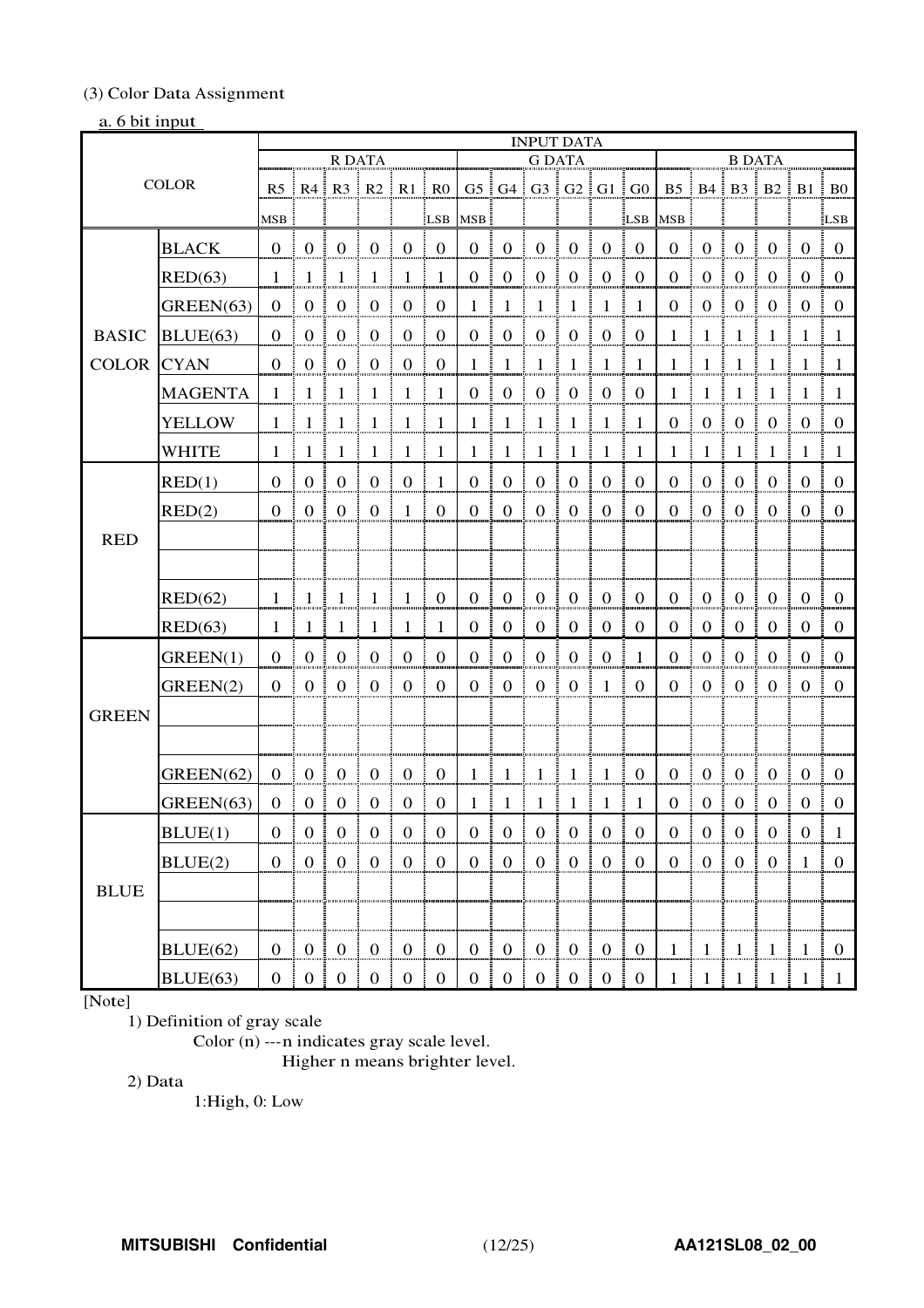### b. 8 bit input

| <b>COLOR</b> |                   | <b>INPUT DATA</b> |                |    |                               |                |                  |                  |                      |                                       |                  |                |                   |                  |                       |                |                   |                         |                |                  |                  |                   |                       |                  |                |
|--------------|-------------------|-------------------|----------------|----|-------------------------------|----------------|------------------|------------------|----------------------|---------------------------------------|------------------|----------------|-------------------|------------------|-----------------------|----------------|-------------------|-------------------------|----------------|------------------|------------------|-------------------|-----------------------|------------------|----------------|
|              |                   | <b>R DATA</b>     |                |    |                               |                |                  | <b>G DATA</b>    |                      |                                       |                  |                |                   |                  | <b>B DATA</b>         |                |                   |                         |                |                  |                  |                   |                       |                  |                |
|              |                   | R7                |                |    |                               |                |                  |                  | R6 R5 R4 R3 R2 R1 R0 | G7   G6   G5   G4   G3   G2   G1   G0 |                  |                |                   |                  |                       |                |                   | B7 B6 B5 B4 B3 B2 B1 B0 |                |                  |                  |                   |                       |                  |                |
|              |                   | <b>MSB</b>        |                |    |                               |                |                  |                  | LSB                  | <b>MSB</b>                            |                  |                |                   |                  |                       |                |                   | <b>LSB MSB</b>          |                |                  |                  |                   |                       |                  | LSB            |
|              | <b>BLACK</b>      | $\Omega$          |                |    | 0 0 0 0 0 0 0                 |                |                  |                  |                      | $\Omega$                              |                  | 0101           |                   | 0101             |                       | 0:0            | $\Omega$          | $\Omega$                |                |                  |                  |                   | 0 0 0 0 0 0 0         |                  |                |
|              | RED(255)          | 1                 |                |    | $1 \mid 1 \mid 1 \mid 1 \mid$ |                | -1               | $\pm 1$          | -1<br>÷              | 0                                     |                  | 0:0:           | 0 <sup>1</sup>    | 0 <sup>1</sup>   | $\theta$              | $\pm 0$        | $\theta$          | $\theta$                | $\overline{0}$ | ÷                |                  | 0 0 0             |                       | 0:0              | $\Omega$       |
| <b>BASIC</b> | GREEN(255)        | $\Omega$          |                |    | 0   0   0   0   0   0   0     |                |                  |                  |                      | 1                                     | $1 \pm 1$        |                | Ŧ<br>-1           | $\pm 1$          | Ŧ<br>-1               | $\pm 1$        | -1                | $\Omega$                | 0 <sup>1</sup> |                  |                  |                   | 0:0:0:0:0             |                  | ÷<br>$\Omega$  |
| <b>COLOR</b> | BLUE(255)         | $\Omega$          |                |    | 0   0   0   0                 |                | 0:               | 0 <sup>1</sup>   | $\Omega$             | 0                                     |                  |                | 0 0 0 0           |                  | $\boldsymbol{0}$<br>ŧ | $\Omega$       | $\mathbf{0}$      | 1                       | $\mathbf{1}$   |                  | $1 \nmid 1$      | $\lceil 1 \rceil$ | 1                     | $\mathbf{1}$     | $\mathbf{1}$   |
|              | <b>CYAN</b>       | 0                 |                |    | 0:0:0:0:0:0:0:0               |                |                  |                  |                      | 1                                     |                  | 1   1          | 1 <sup>1</sup>    | $\mathbf{1}$     | -1                    | $\pm 1$<br>÷   | -1                | $\mathbf{1}$            | $\mathbf{1}$   |                  |                  |                   | 1   1   1   1   1     |                  | $\overline{1}$ |
|              | <b>MAGENTA</b>    | 1                 | 1              | 1  | 1                             | 1              | 1                | 1                | 1                    | $\bf{0}$                              | 0                | $\theta$       | $\theta$          | $\overline{0}$   | $\theta$              | 0              | $\mathbf 0$       | 1                       | 1              | 1                | 1                | -1                | 1                     | 1                | 1              |
|              | <b>YELLOW</b>     | 1                 | 1              | 11 | $\mathbf{1}$<br>÷             | 1              | 1<br>÷           | 1                | 1                    | 1                                     | 1                | 1              | 1                 | 1                | 1                     | 1              | 1                 | 0                       | $\theta$       |                  | 0101             | 0 <sup>1</sup>    | 0 <sup>1</sup>        | $\overline{0}$   | $\Omega$<br>I. |
|              | WHITE             | 1                 | 1<br>÷         |    | 1   1   1                     |                | $\mathbf{1}$     | 1<br>÷           | ŧ<br>1               | 1                                     | 1:1              |                | $\lceil 1 \rceil$ | 1 <sup>1</sup>   | $\mathbf{1}$          | $\pm 1$<br>ł   | $\mathbf{1}$      | 1                       | $\mathbf{1}$   | 1                |                  |                   | 1 1 1 1               |                  | $\overline{1}$ |
|              | RED(1)            | $\Omega$          | $\Omega$       |    | 0101                          | $\theta$ i     | $\Omega$         | $\overline{0}$ i | $\mathbf{1}$         | $\Omega$                              | $\overline{0}$ : | 0 <sup>1</sup> | $\overline{0}$ i  | $\overline{0}$ i | $\Omega$              | $\Omega$       | $\Omega$          | $\Omega$                | $\Omega$       | $\overline{0}$ : | $\overline{0}$ ! | $\overline{0}$ :  | 0 <sup>1</sup>        | $\overline{0}$ : | $\Omega$       |
|              | RED(2)            | $\Omega$          | 0 <sup>1</sup> |    | 0101                          | 0 <sup>1</sup> | $\theta$         | -1               | $\Omega$             | 0                                     |                  | 0101           | 0 <sup>1</sup>    | 0 <sup>1</sup>   | $\Omega$              | $\Omega$       | 0                 | $\theta$                | $\overline{0}$ |                  |                  | 010101            | 0:                    | $\theta$         | $\theta$       |
| <b>RED</b>   |                   |                   |                |    |                               |                |                  |                  |                      |                                       |                  |                |                   |                  |                       |                |                   |                         |                |                  |                  |                   |                       |                  |                |
|              |                   |                   |                |    |                               |                |                  |                  |                      |                                       |                  |                |                   |                  |                       |                |                   |                         |                |                  |                  |                   |                       |                  |                |
|              |                   |                   |                |    |                               |                |                  |                  |                      |                                       |                  |                |                   |                  |                       |                |                   |                         |                |                  |                  |                   |                       |                  |                |
|              | RED(255)          | 1                 |                |    | 1   1   1   1   1   1   1     |                |                  |                  | 1                    | $\Omega$                              | ÷                |                |                   |                  | 0 0 0 0 0 0           |                | $\Omega$          | $\Omega$                | 10101010101010 |                  |                  |                   |                       |                  |                |
|              | GREEN(1)          | $\Omega$          |                |    | 0   0   0   0   0   0   0     |                |                  |                  |                      | $\Omega$                              |                  |                |                   |                  | 0   0   0   0   0   0 |                | ŧ<br>$\mathbf{1}$ | $\Omega$                |                |                  |                  |                   | 0:0:0:0:0:0:0         |                  |                |
|              | GREEN(2)          | $\theta$          |                |    | 0   0   0   0   0   0         |                |                  |                  | ŧ.<br>0              | $\theta$                              |                  |                |                   |                  | 0   0   0   0   0   1 |                | $\theta$          | $\theta$                |                |                  |                  |                   | 0   0   0   0   0   0 |                  | $\theta$       |
| <b>GREEN</b> |                   |                   |                |    |                               |                |                  |                  |                      |                                       |                  |                |                   |                  |                       |                |                   |                         |                |                  |                  |                   |                       |                  |                |
|              |                   |                   |                |    |                               |                |                  |                  |                      |                                       |                  |                |                   |                  |                       |                |                   |                         |                |                  |                  |                   |                       |                  |                |
|              |                   |                   |                |    |                               |                |                  |                  |                      |                                       |                  |                |                   |                  |                       |                |                   |                         |                |                  |                  |                   |                       |                  |                |
|              | <b>GREEN(255)</b> | $\theta$          | 0 0 0 0 0 0 0  |    |                               |                |                  |                  |                      | 1                                     | 1 1 1            |                |                   |                  | $1 \nmid 1$           | $\pm 1$<br>ŧ   | 1                 | $\theta$                |                |                  |                  |                   | 0   0   0   0   0   0 |                  | $\bf{0}$       |
|              | BLUE(1)           | $\theta$          | 0 <sup>1</sup> |    | 0101                          | 0 <sup>1</sup> | $\overline{0}$ i | $\overline{0}$ : | $\theta$             | $\theta$                              |                  | 0101           | 0:                | 0 <sup>1</sup>   | $\theta$              | $\overline{0}$ | $\theta$          | $\theta$                | $\overline{0}$ | $\overline{0}$ : |                  | 0101              | 0 <sup>1</sup>        | $\overline{0}$   | 1              |
|              | BLUE(2)           | $\Omega$          | $\Omega$       |    | 0101                          | $\theta$       | $\theta$<br>÷    | $\theta$         | $\Omega$             | $\theta$                              | 0<br>÷           | $\theta$       | $\theta$          | I<br>$\theta$    | $\theta$              | $\theta$       | $\theta$          | $\theta$                | $\theta$       |                  | 0   0            | 0 <sup>1</sup>    | $\theta$              | 1                | 0              |
| <b>BLUE</b>  |                   |                   |                |    |                               |                |                  |                  |                      |                                       |                  |                |                   |                  |                       |                |                   |                         |                |                  |                  |                   |                       |                  |                |
|              |                   |                   |                |    |                               |                |                  |                  |                      |                                       |                  |                |                   |                  |                       |                |                   |                         |                |                  |                  |                   |                       |                  |                |
|              |                   |                   |                |    |                               |                |                  |                  |                      |                                       |                  |                |                   |                  |                       |                |                   |                         |                |                  |                  |                   |                       |                  |                |
|              | <b>BLUE</b> (255) | 0  0 0 0 0 0 0    |                |    |                               |                |                  |                  | -0                   | $\overline{0}$                        |                  |                |                   |                  | 0 0 0 0 0 0           |                | $\overline{0}$    | $1 \mid 1$              |                |                  |                  |                   | 1 1 1 1               | 1                | 1              |

[Note]

1) Definition of gray scale

Color (n) ---n indicates gray scale level.

Higher n means brighter level.

#### 2) Data

1:High, 0: Low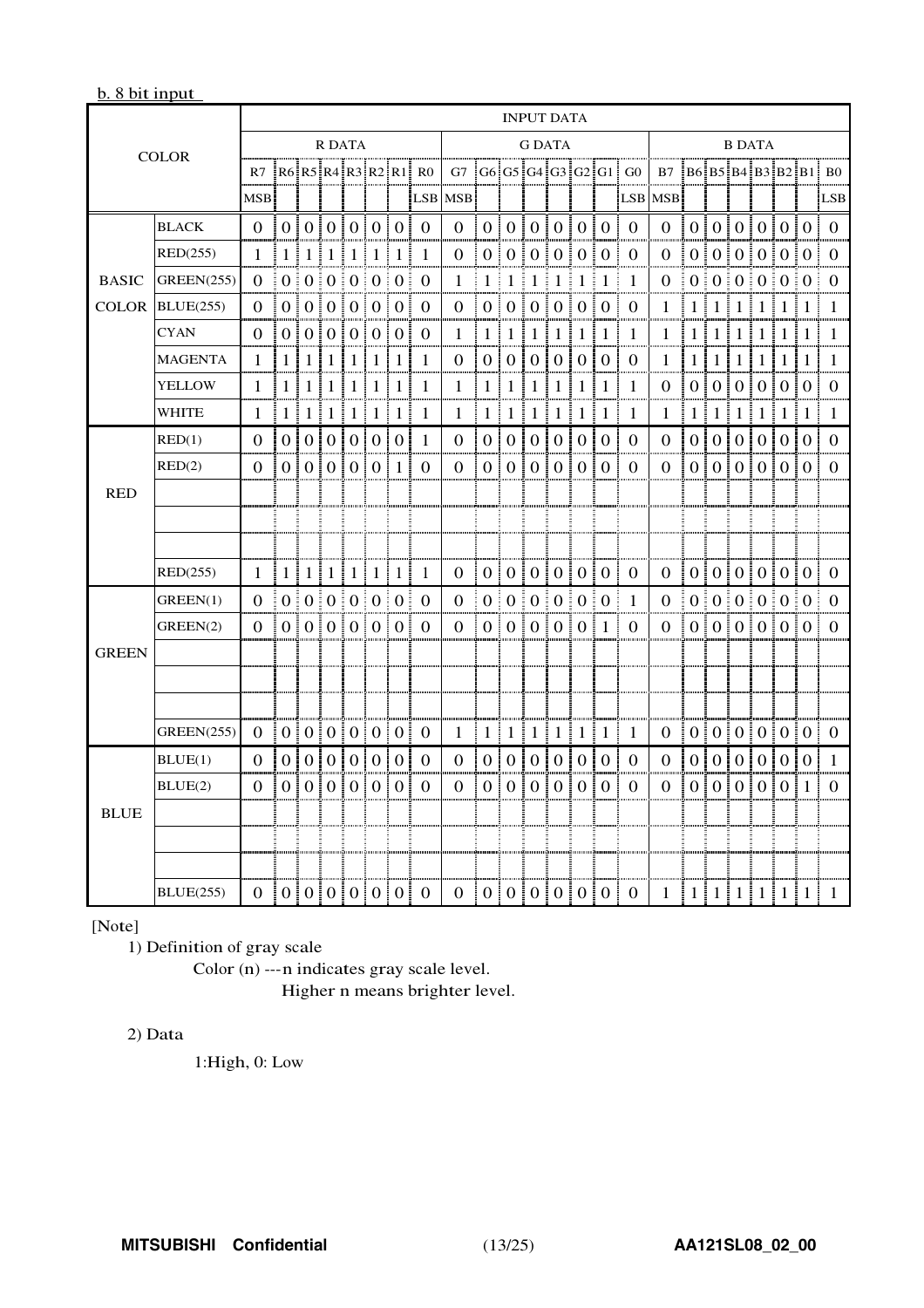# (4) Display Position and Scan Direction

D(X,Y) shows the data number of input signal for LCD panel signal processing PCB.

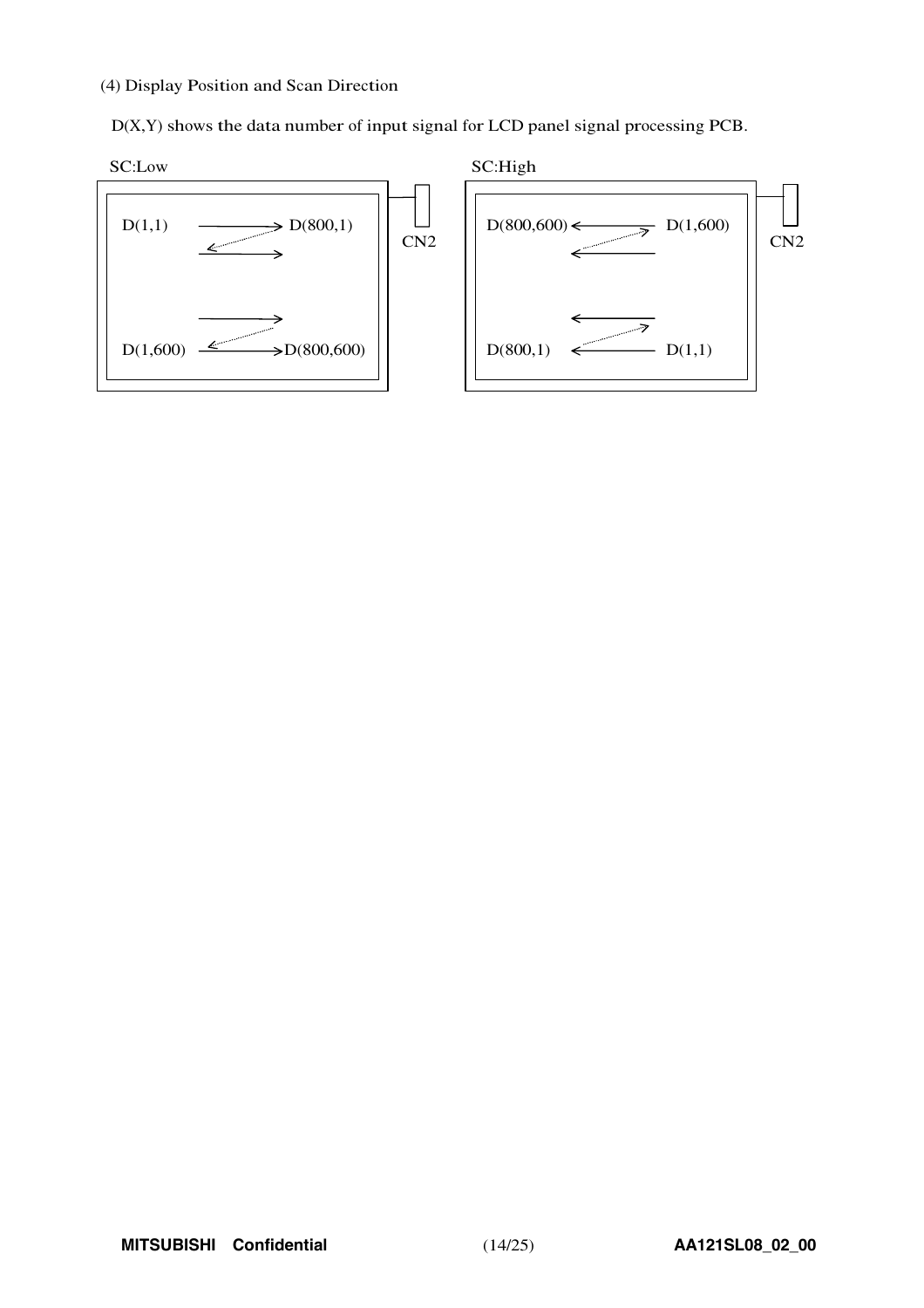# **7. BLOCK DIAGRAM**





CN2



**CCFL**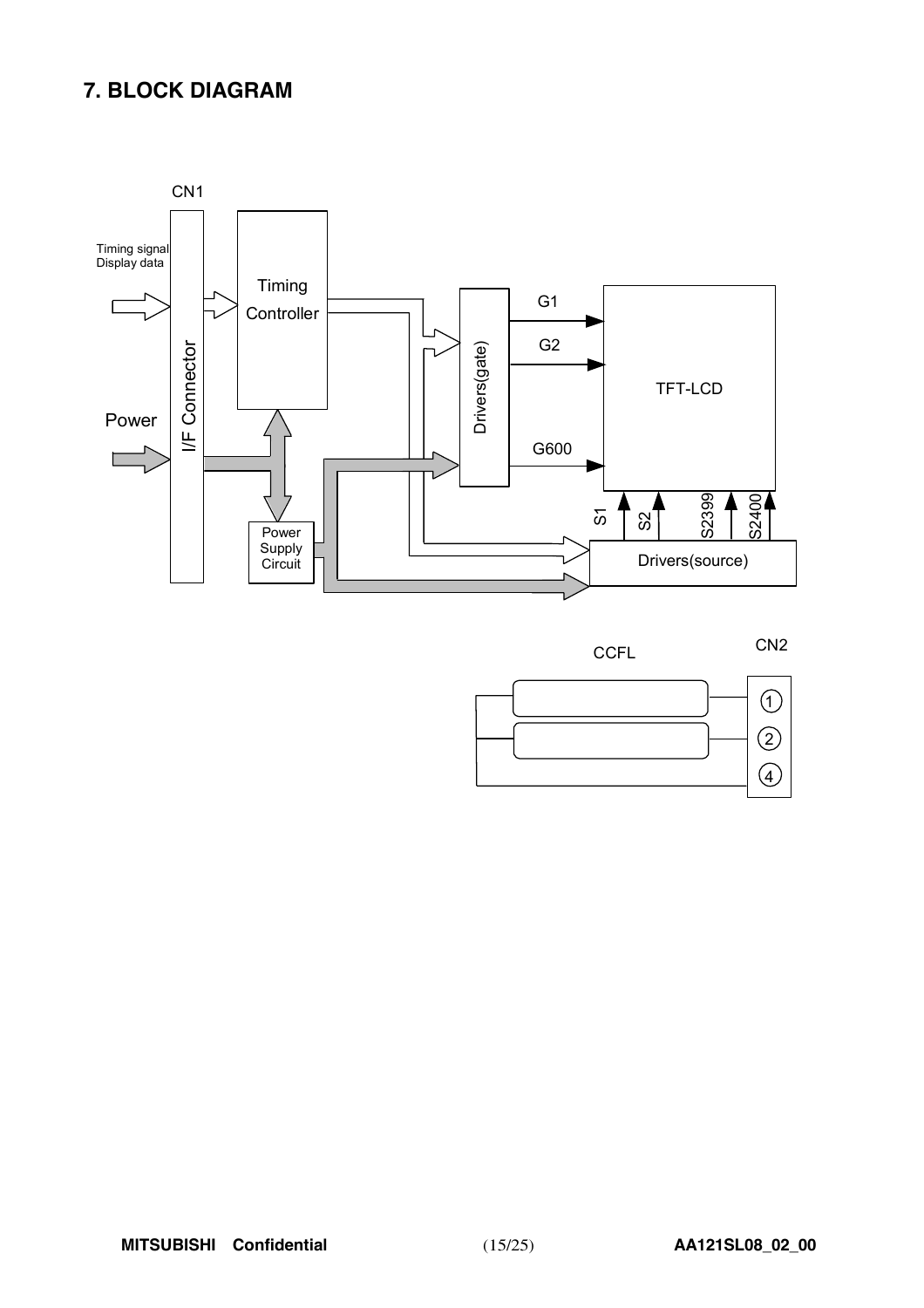# **8. MECHANICAL SPECIFICATIONS**

(1) Front Side



 $(Unit: mm)$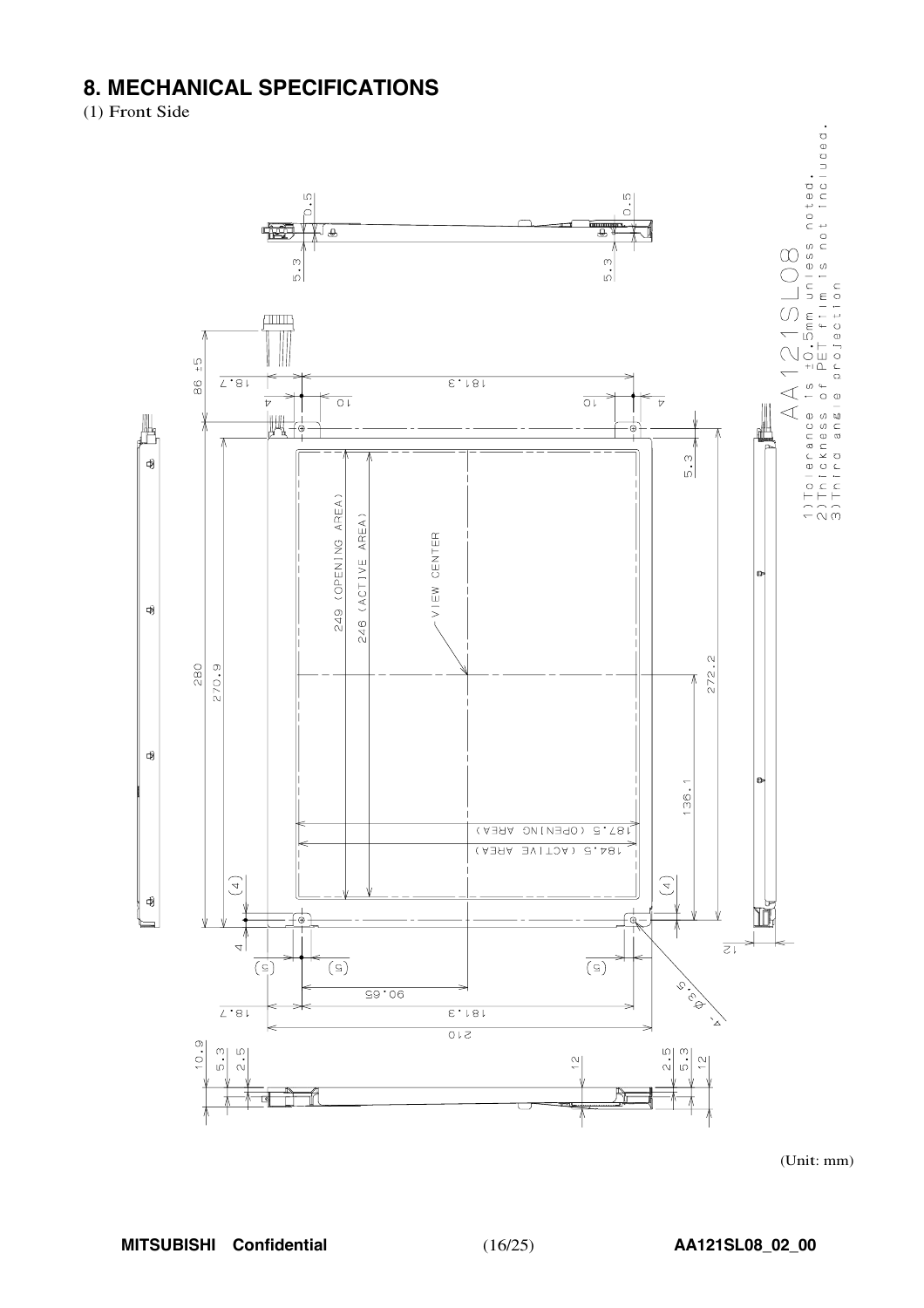

1)Tolerance is ±0.5mm unless noted.<br>2)Thickness of PET film is not included.<br>3)Third angle projection

(Unit:mm)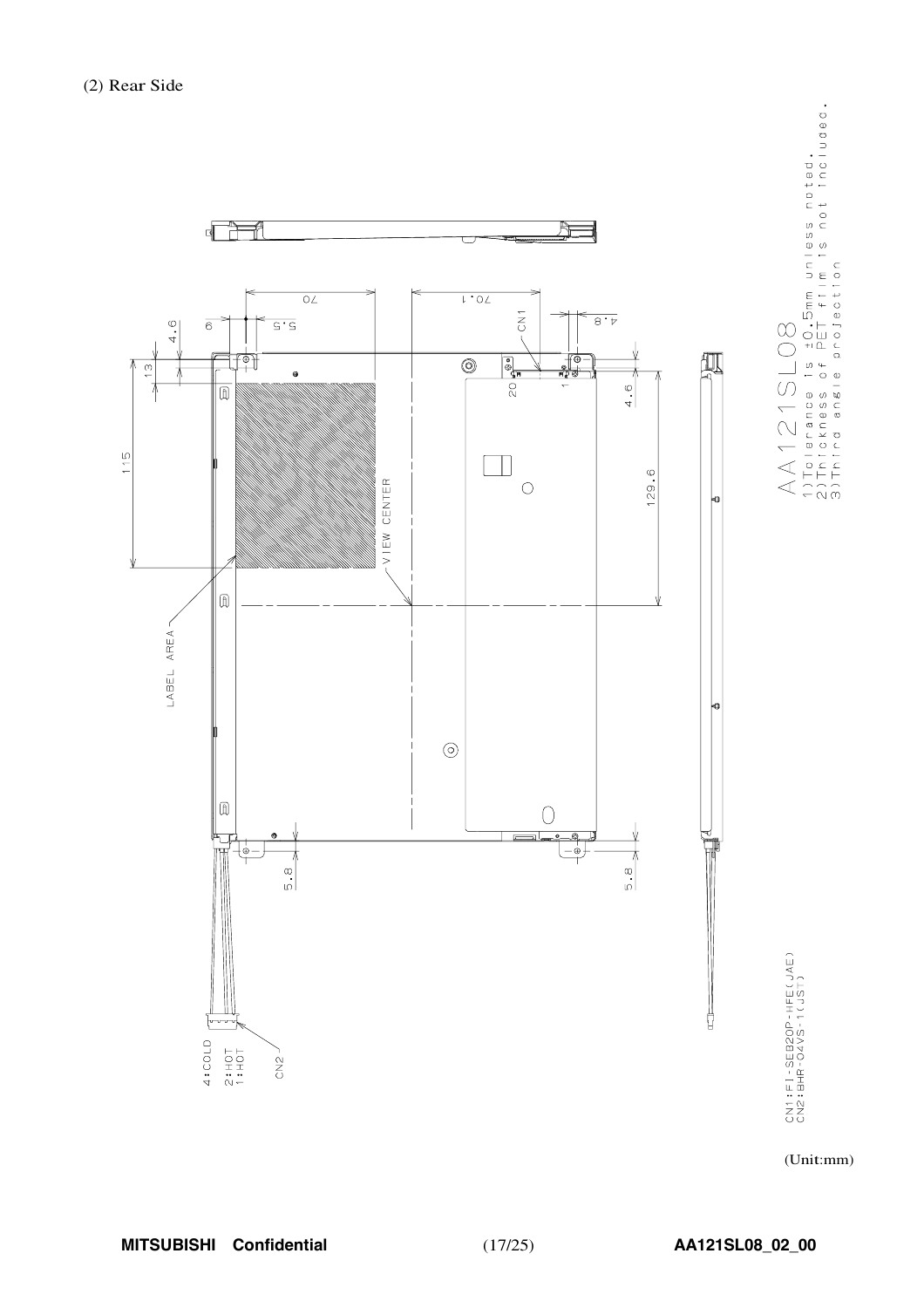|                       |            |                       | Ta=25°C, VCC=3.3V, Input Signals: Typ. Values shown in Section        |            |                |                         |                   |           |  |
|-----------------------|------------|-----------------------|-----------------------------------------------------------------------|------------|----------------|-------------------------|-------------------|-----------|--|
| <b>ITEM</b>           |            | <b>SYMBOL</b>         | <b>CONDITION</b>                                                      | <b>MIN</b> | <b>TYP</b>     | <b>MAX</b>              | <b>UNIT</b>       | Remarks   |  |
| <b>Contrast Ratio</b> |            | CR                    | $\theta$ <sub>V</sub> =0°, $\theta$ <sub>H</sub> =0°                  | 400        | 600            |                         | $-$               | $*1)*2*5$ |  |
| Luminance             |            | Lw                    | $\theta$ <sub>V</sub> =0°, $\theta$ <sub>H</sub> =0°                  | 320        | 400            | $\qquad \qquad -$       | cd/m <sup>2</sup> | $*1)*5)$  |  |
| Luminance Uniformity  |            | $\Delta L$ w          | $\theta$ <sub>V</sub> =0°, $\theta$ <sub>H</sub> =0°                  | $-$        | $- -$          | 30                      | $\%$              | $*1)*3*5$ |  |
|                       |            | tr                    | $\theta$ <sub>V</sub> =0°, $\theta$ <sub>H</sub> =0°                  | $-$        | 6              | ms<br>$\qquad \qquad -$ |                   | $*1)*4*5$ |  |
| Response Time         |            | tf                    | $\theta$ <sub>V</sub> = $0^\circ$ , $\theta$ <sub>H</sub> = $0^\circ$ | $-$        | 19             | ms<br>$\qquad \qquad -$ |                   | $*1)*4*5$ |  |
|                       | Horizontal | $\theta_H$            |                                                                       | $-45 - 45$ | $-60-60$       | $\qquad \qquad -$       | $\circ$           | $*1)*5)$  |  |
| Viewing               | Vertical   | $\theta$ <sub>V</sub> | $CR \ge 10$                                                           | $-40-30$   | $-75 - 45$     | $-$                     | $\circ$           | $*1)*5)$  |  |
| Angle                 | Horizontal | $\theta_{\rm H}$      |                                                                       | $-65 - 65$ | $-80 - 80$     | $-$                     | $\circ$           | $*1)*5)$  |  |
|                       | Vertical   | $\theta$ v            | $CR \geq 5$                                                           | $-50-40$   | $-80-55$       | $-$                     | $\circ$           | $*1)*5)$  |  |
| Image sticking        |            | tis                   | 2 <sub>h</sub>                                                        |            |                | $\overline{2}$          | S                 | $*6)$     |  |
|                       | Red        | Rx                    |                                                                       | 0.545      | 0.575          | 0.605                   |                   |           |  |
|                       |            | <b>Ry</b>             |                                                                       | 0.297      | 0.327          | 0.357                   |                   |           |  |
| Color                 | Green      | $G_{X}$               |                                                                       | 0.298      | 0.328          | 0.358                   |                   |           |  |
| Coordinates           |            | Gy                    | $\theta$ v=0°, $\theta$ H=0°                                          | 0.501      | 0.531          | 0.561                   | $-\,-$            | $*1)*5)$  |  |
|                       | Blue       | Bx                    |                                                                       | 0.133      | 0.163          | 0.193                   |                   |           |  |
|                       |            | <b>By</b>             |                                                                       | 0.124      | 0.154          | 0.184                   |                   |           |  |
|                       | White      | Wx                    |                                                                       | 0.283      | 0.313          | 0.343                   |                   |           |  |
|                       |            | <b>Wy</b>             |                                                                       | 0.299      | 0.359<br>0.329 |                         |                   |           |  |

# **9. OPTICAL CHARACTERISTICS**

### [Note]

These items are measured using CS1000(MINOLTA) for color coordinates, EZContrast(ELDIM) for viewing angle and CS1000 or BM-5A(TOPCON) for others under the dark room condition (no ambient light) after more than 30 minutes from turning on the lamp unless noted.

Condition:  $IL = 12.0$  mArms,  $FL=43$  kHz

Measurement method for luminance and color coordinates is as follows.



The luminance is measured according to FLAT PANEL DISPLAY MEASUREMENTS STANDARD (VESA Standard).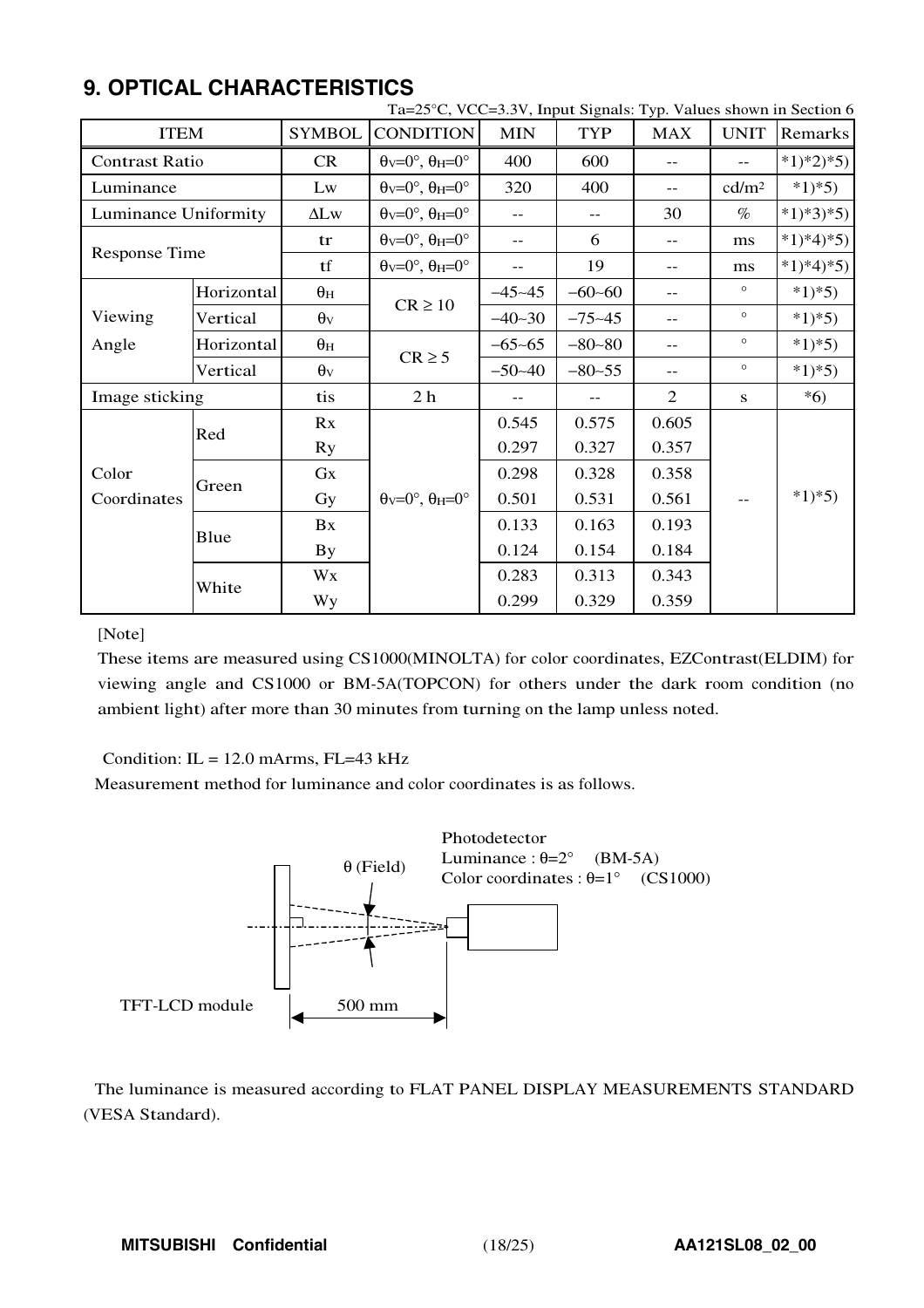#### \*1) Measurement Point

Contrast Ratio, Luminance, Response Time, Viewing Angle, Color Coordinates: Display Center Luminanc<sup>e</sup> Uniformity: point <sup>1</sup>∼<sup>5</sup> shown in a figure belo<sup>w</sup>



\*2) Definition of Contrast Ratio

CR= Luminance with all white pixels / Luminance with all black pixels

- \*3) Definition of Luminance Uniformity  $\Delta$ Lw=[Lw(MAX)/Lw(MIN)-1]  $\times$  100
- \*4) Definition of Response Time



 $*$ 5) Definition of Viewing Angle(θν, θ<sub>H</sub>)

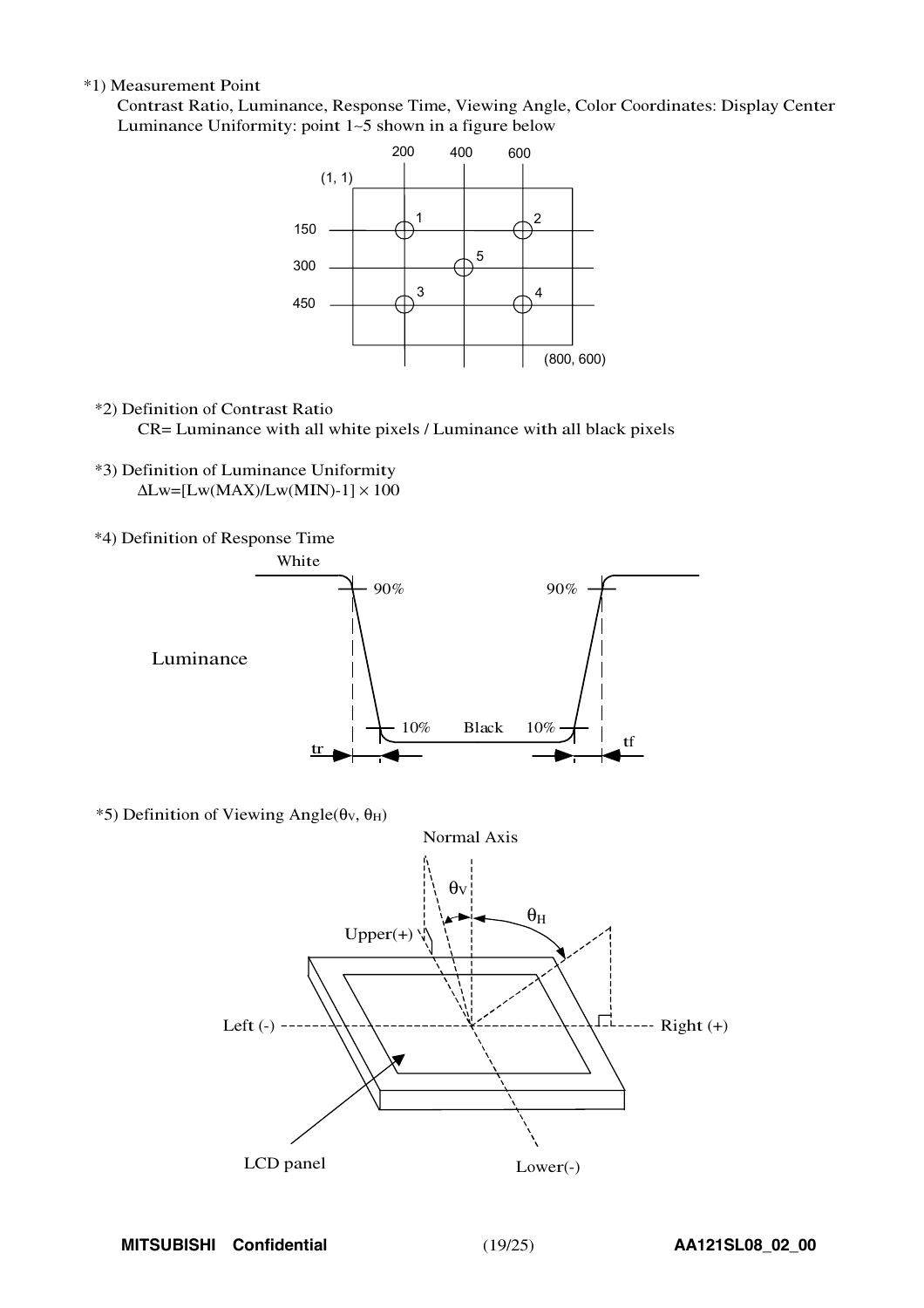\*6) Image sticking:

Continuously display the test pattern shown in the figure below for two-hours. Then display a completely white screen. The previous image shall not persist more than two seconds at 25°C.



# TEST PATTERN FOR IMAGE STICKING TEST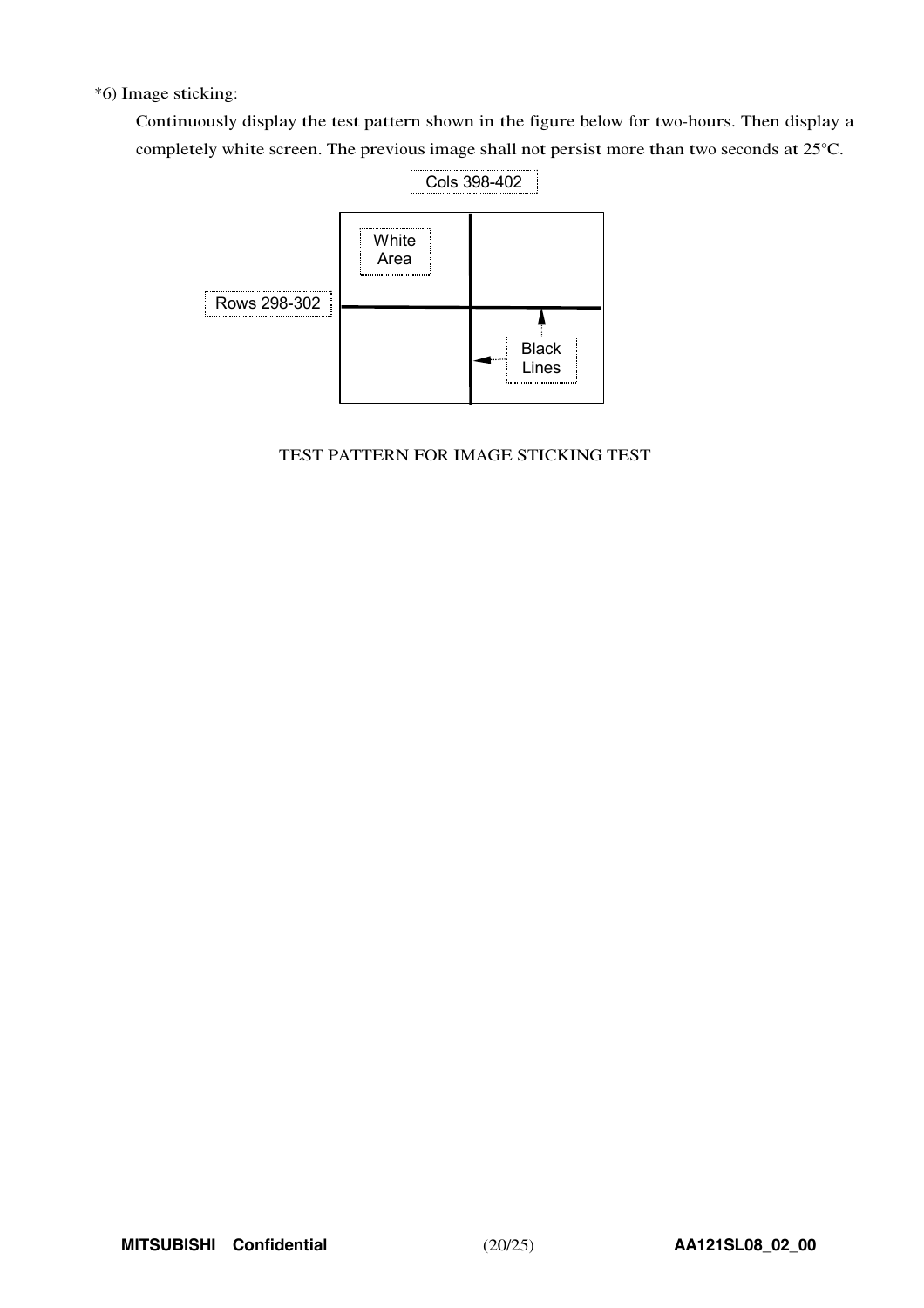# **10. RELIABILITY TEST CONDITION**

(1) Temperature and Humidity

| <b>ITEM</b>                                               | <b>CONDITIONS</b>                                                   |
|-----------------------------------------------------------|---------------------------------------------------------------------|
| <b>HIGH TEMPERATURE</b><br><b>HIGH HUMIDITY OPERATION</b> | 40°C, 90%RH, 240 h<br>(No condensation)                             |
| <b>HIGH TEMPERATURE OPERATION</b>                         | $70^{\circ}$ C, 240 h                                               |
| LOW TEMPERATURE OPERATION                                 | $-20^{\circ}$ C, 240 h                                              |
| HIGH TEMPERATURE STORAGE                                  | $80^{\circ}$ C, 240 h                                               |
| LOW TEMPERATURE STORAGE                                   | $-20^{\circ}$ C, 240 h                                              |
| <b>THERMAL SHOCK</b>                                      | BETWEEN $-20^{\circ}$ C (1h) and 80 $^{\circ}$ C(1h),<br>100 CYCLES |

# (2) Shock & Vibration

| <b>ITEM</b>      | <b>CONDITIONS</b>                                                     |  |  |  |  |  |  |  |
|------------------|-----------------------------------------------------------------------|--|--|--|--|--|--|--|
|                  | Shock level: 1470m/s <sup>2</sup> (150G)                              |  |  |  |  |  |  |  |
| <b>SHOCK</b>     | Waveform: half sinusoidal wave, 2ms                                   |  |  |  |  |  |  |  |
| (NON-OPERATION)  | Number of shocks: one shock input in each direction of three mutually |  |  |  |  |  |  |  |
|                  | perpendicular axes for a total of six shock inputs                    |  |  |  |  |  |  |  |
|                  | Vibration level: $9.8m/s^2$ (1.0G)                                    |  |  |  |  |  |  |  |
|                  | Waveform: sinusoidal                                                  |  |  |  |  |  |  |  |
| <b>VIBRATION</b> | Frequency range: 5 to 500Hz                                           |  |  |  |  |  |  |  |
| (NON-OPERATION)  | Frequency sweep rate: 0.5 octave /min                                 |  |  |  |  |  |  |  |
|                  | Duration: one sweep from 5 to 500 Hz in each of three mutually        |  |  |  |  |  |  |  |
|                  | perpendicular axis(each x,y,z axis: 1 hour, total 3 hours)            |  |  |  |  |  |  |  |

(3) Judgment standard

The judgment of the above tests should be made as follow:

Pass: Normal display image, no damage of the display function. (ex. no line defect) Partial transformation of the module parts should be ignored.

Fail: No display image, damage of the display function. (ex. line defect)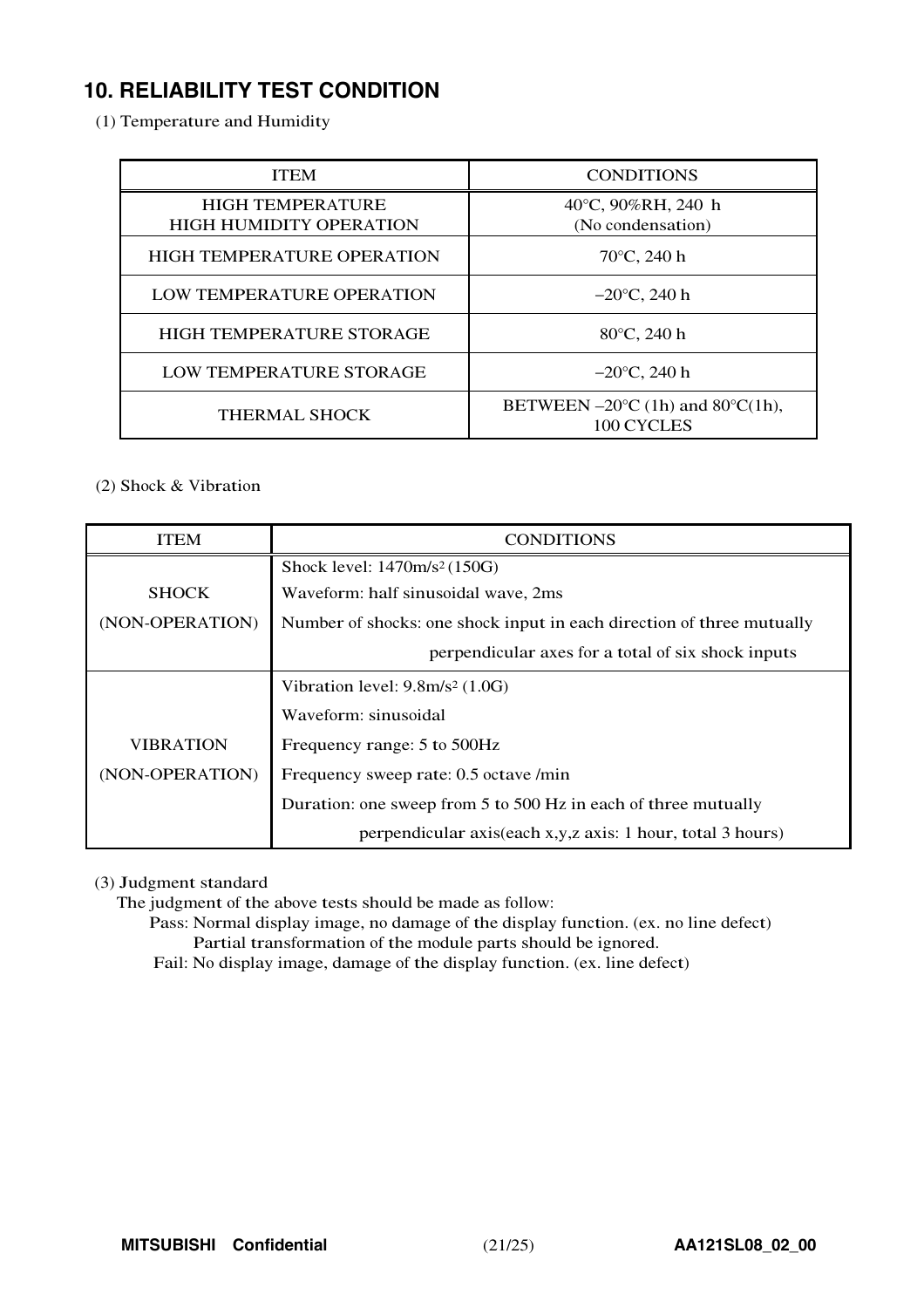# **11. OTHER FEATURE**

This LCD module complies with RoHS<sup>\*</sup>) directive.

\*) RoHS: Restriction of the use of certain hazardous substances in electrical and electronic equipment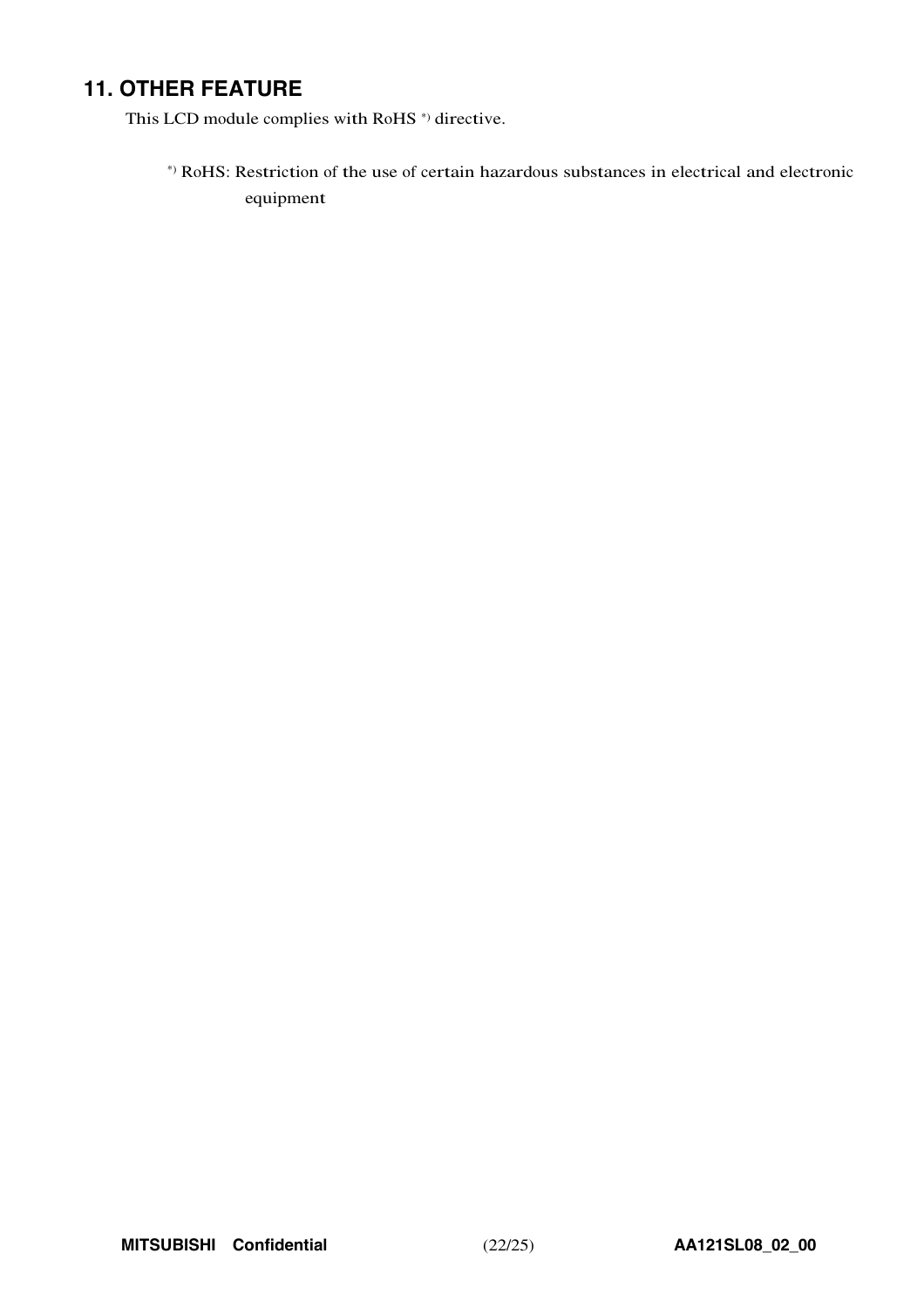# **12. HANDLING PRECAUTIONS FOR TFT-LCD MODULE**

Please pay attention to the followings in handling TFT-LCD products;

#### **(1) ASSEMBLY PRECAUTION**

- a. Please mount the LCD module by using mounting hole with a screw clamping torque (recommended value: 0.3 Nm). Please do not bend or wrench the LCD module in assembling. Please do not drop, bend or twist the LCD module in handling.
- b. Please design display housing in accordance with the following guide lines.
	- (a) Housing case must be designed carefully so as not to put stresses on LCD all sides and not to wrench module. The stresses may cause non-uniformity even if there is no non-uniformity statically.
	- (b) Keep sufficient clearance between LCD module back surface and housing when the LCD module is mounted. Approximately 1.0mm of the clearance in the design is recommended taking into account the tolerance of LCD module thickness and mounting structure height on the housing.
	- (c) When some parts, such as, FPC cable and ferrite plate, are installed underneath the LCD module, still sufficient clearance is required, such as 0.5mm. This clearance is, especially, to be reconsidered when the additional parts are implemented for EMI countermeasure.
	- (d) Design the inverter location and connector position carefully so as not to give stress to lamp cable, or not to interface the LCD module by the lamp cable.
	- (e) Keep sufficient clearance between LCD module and the others parts, such as inverter and speaker so as not to interface the LCD module. Approximately 1.0mm of the clearance in the design is recommended.
	- (f) To avoid local elevation/decrease of temperature, considering location of heating element, heat release, thermal design should be done.
- c. Please do not push or scratch LCD panel surface with anything hard. And do not soil LCD panel surface by touching with bare hands. (Polarizer film, surface of LCD panel is easy to be flawed.)
- d. Please do not press any parts on the rear side such as source TCP, gate TCP, control circuit board and FPCs during handling LCD module. If pressing rear part is unavoidable, handle the LCD module with care not to damage them.
- e. Please wipe off LCD panel surface with absorbent cotton or soft cloth in case of it being soiled.
- f. Please wipe off drops of adhesives like saliva and water on LCD panel surface immediately. They might damage to cause panel surface variation and color change.
- g. Please do not take a LCD module to pieces and reconstruct it. Resolving and reconstructing modules may cause them not to work well.
- h. Please do not touch metal frames with bare hands and soiled gloves. A color change of the metal frames can happen during a long preservation of soiled LCD modules.
- i Please handle metal frame carefully because edge of metal frame is very sharp.
- **MITSUBISHI Confidential** (23/25) **AA121SL08\_02\_00**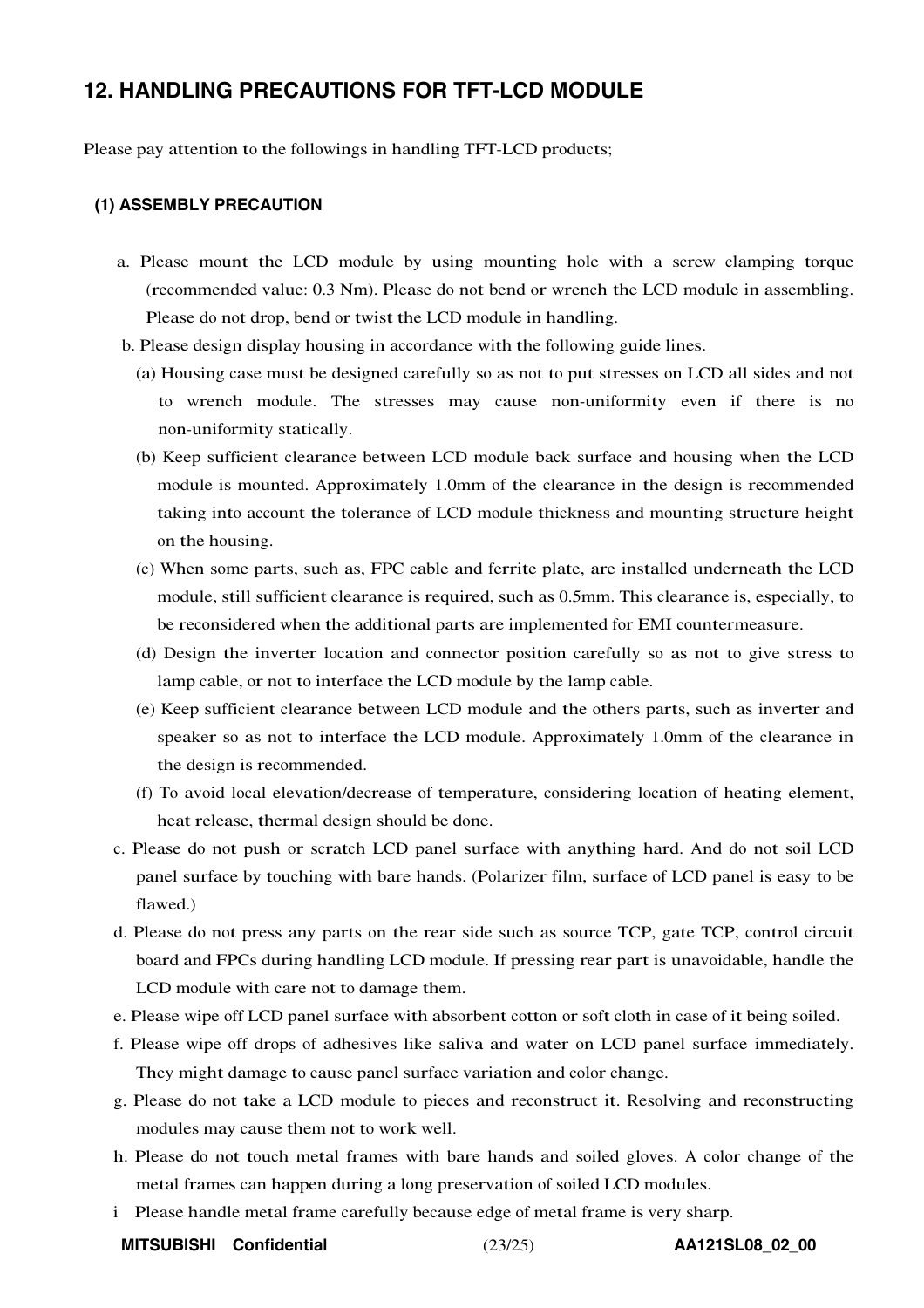- j. Please pay attention to handling lead wire of backlight so that it is not tugged in connecting with inverter.
- k. Please connect the metal frame of LCD module to GND in order to minimize the effect of external noise and EMI.
- l. Be sure to connect the cables and the connecters correctly.

#### **(2) OPERATING PRECAUTIONS**

- a. Please be sure to turn off the power supply before connecting and disconnecting signal input cable.
- b. Please do not change variable resistance settings in LCD module. They are adjusted to the most suitable value. If they are changed, it might happen LCD does not satisfy the characteristics specification.
- c. LCD backlight takes longer time to become stable of radiation characteristics in low temperature than in room temperature.
- d. The interface signal speed is very high. Please pay attention to transmission line design and other high speed signal precautions to satisfy signal specification.
- e. A condensation might happen on the surface and inside of LCD module in case of sudden change of ambient temperature.
- f. Please pay attention not to display the same pattern for very long time. Image might stick on LCD. Even if image sticking happens, it may disappear as the operation time proceeds.
- g. Please obey the same safe instructions as ones being prepared for ordinary electronic products.

#### **(3) PRECAUTIONS WITH ELECTROSTATICS**

- a. This LCD module use CMOS-IC on circuit board and TFT-LCD panel, and so it is easy to be affected by electrostatics. Please be careful with electrostatics by the way of your body connecting to the ground and so on.
- b. Please remove protection film very slowly from the surface of LCD module to prevent from electrostatics occurrence.

#### **(4) STORAGE PRECAUTIONS**

- a. Please do not leave the LCDs in the environment of high humidity and high temperature such as 60°C90%RH.
- b. Please do not leave the LCDs in the environment of low temperature; below –20°C.

#### **(5) SAFETY PRECAUTIONS**

a. When you waste damaged or unnecessary LCDs, it is recommended to crush LCDs into pieces and wash them off with solvents such as acetone and ethanol, which should later be burned.

**MITSUBISHI Confidential** (24/25) **AA121SL08\_02\_00**